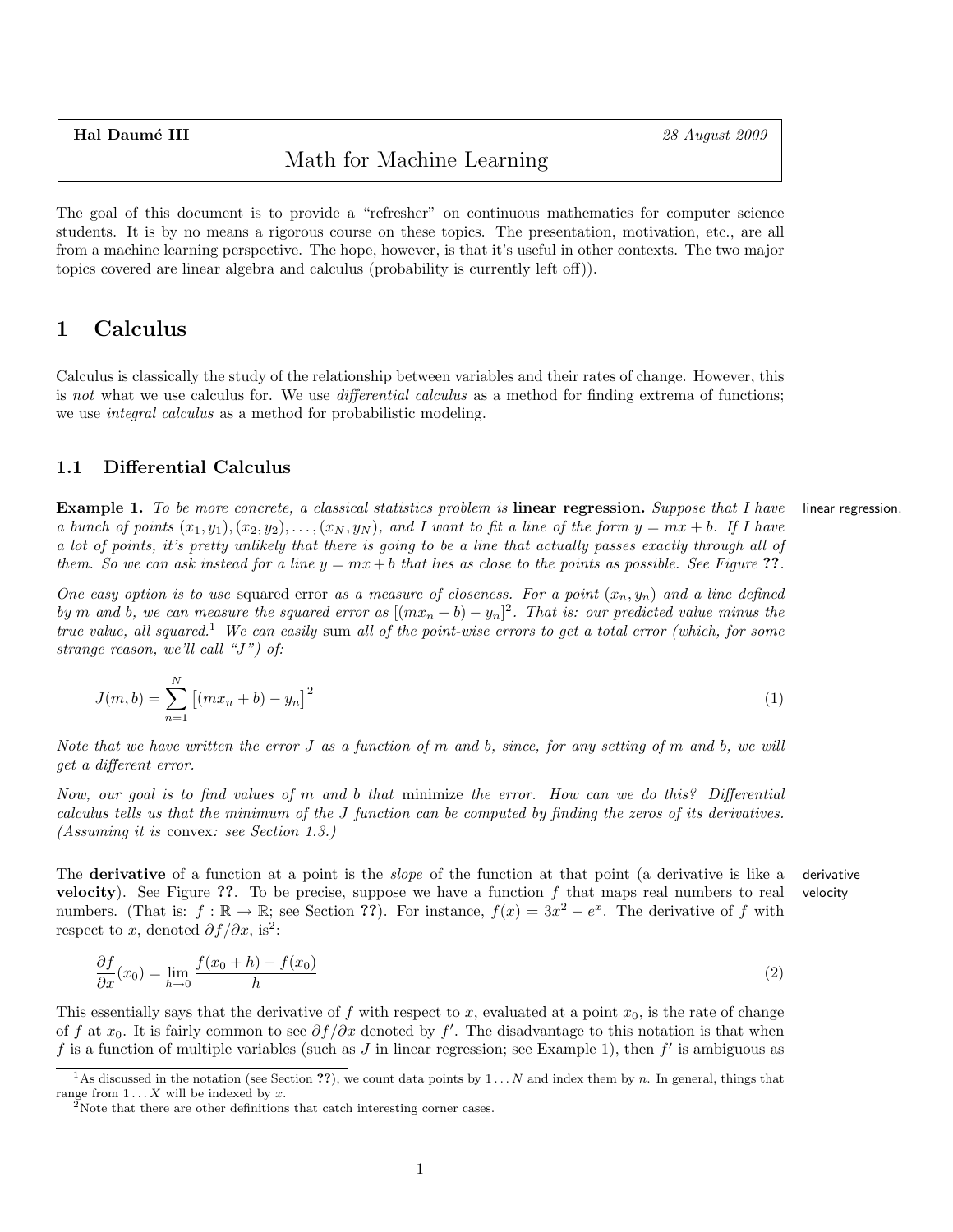to which variable the derivative is being taken with respect to. Nevertheless, when clear from context, we will also use  $f'$ .

Also regarding notation, if we want to talk about the derivative of a function without naming the function, we will write something like:

$$
\frac{\partial}{\partial x} \left[ 3x^2 - e^x \right] \tag{3}
$$

Or, if we're really trying to save space, will write  $\partial_x$  for the derivative with respect to x, yielding:  $\partial_x[3x^2-e^x]$ .

In case you are a bit rusty taking derivatives by hand, the important rules are given below:

- Scalar multiplication:  $\partial_x[a f(x)] = a[\partial_x f(x)]$
- Polynomials:  $\partial_x[x^k] = kx^{k-1}$
- Function addition:  $\partial_x[f(x) + g(x)] = [\partial_x f(x)] + [\partial_x g(x)]$
- Function multiplication:  $\partial_x[f(x)g(x)] = f(x)[\partial_x g(x)] + [\partial_x f(x)]g(x)$
- Function division:  $\partial_x \left[ \frac{f(x)}{g(x)} \right]$  $\left[\frac{f(x)}{g(x)}\right] = \frac{\left[\partial_x f(x)\right]g(x)-f(x)\left[\partial_x g(x)\right]}{[g(x)]^2}$
- Function composition:  $\partial_x[f(q(x))] = [\partial_x g(x)][\partial_x f](q(x))$
- Exponentiation:  $\partial_x[e^x] = e^x$  and  $\partial_x[a^x] = \log(a)e^x$
- Logarithms:  $\partial_x[\log x] = \frac{1}{x}$

Note that throughout this document, log means **natural log** – that is, logarithm base e. You may have seen natural log this previously as ln, but we do not use this notation. If we intend a log base other than e, we will write, eg.,  $\log_{10} x$ , which can be converted into natural log as  $\log x / \log 10$ .

Exercise 1. Compute derivatives of the following functions:

1. 
$$
f(x) = e^{x+1}
$$
  
\n2.  $f(x) = e^{-\frac{1}{2}x^2}$   
\n3.  $f(x) = x^a x^{1-a}$   
\n4.  $f(x) = (e^x + x^2 + 1/x)^3$   
\n5.  $f(x) = \log(x^2 + x - 1)$   
\n6.  $f(x) = \frac{e^x + 1}{e^{-x}}$ 

**Example 2.** Returning to Example 1, we have a function  $J(m, b)$  and we want to compute its derivative with respect to  $m$  and its derivative with respect to  $b$ . Working through the case for  $m$ , we have:

$$
\partial_m J(m, b) = \partial_m \left( \sum_{n=1}^N \left[ (mx_n + b) - y_n \right]^2 \right) \tag{4}
$$

$$
=\sum_{n=1}^{N}\partial_{m}\left[\left(mx_{n}+b\right)-y_{n}\right]^{2}\tag{5}
$$

$$
=\sum_{n=1}^{N}\left[2\left[(mx_n+b)-y_n\right]\right]\partial_m\left[(mx_n+b)-y_n\right]
$$
\n(6)

$$
=\sum_{n=1}^{N}\left[2\left[(mx_n+b)-y_n\right]\right]x_n\tag{7}
$$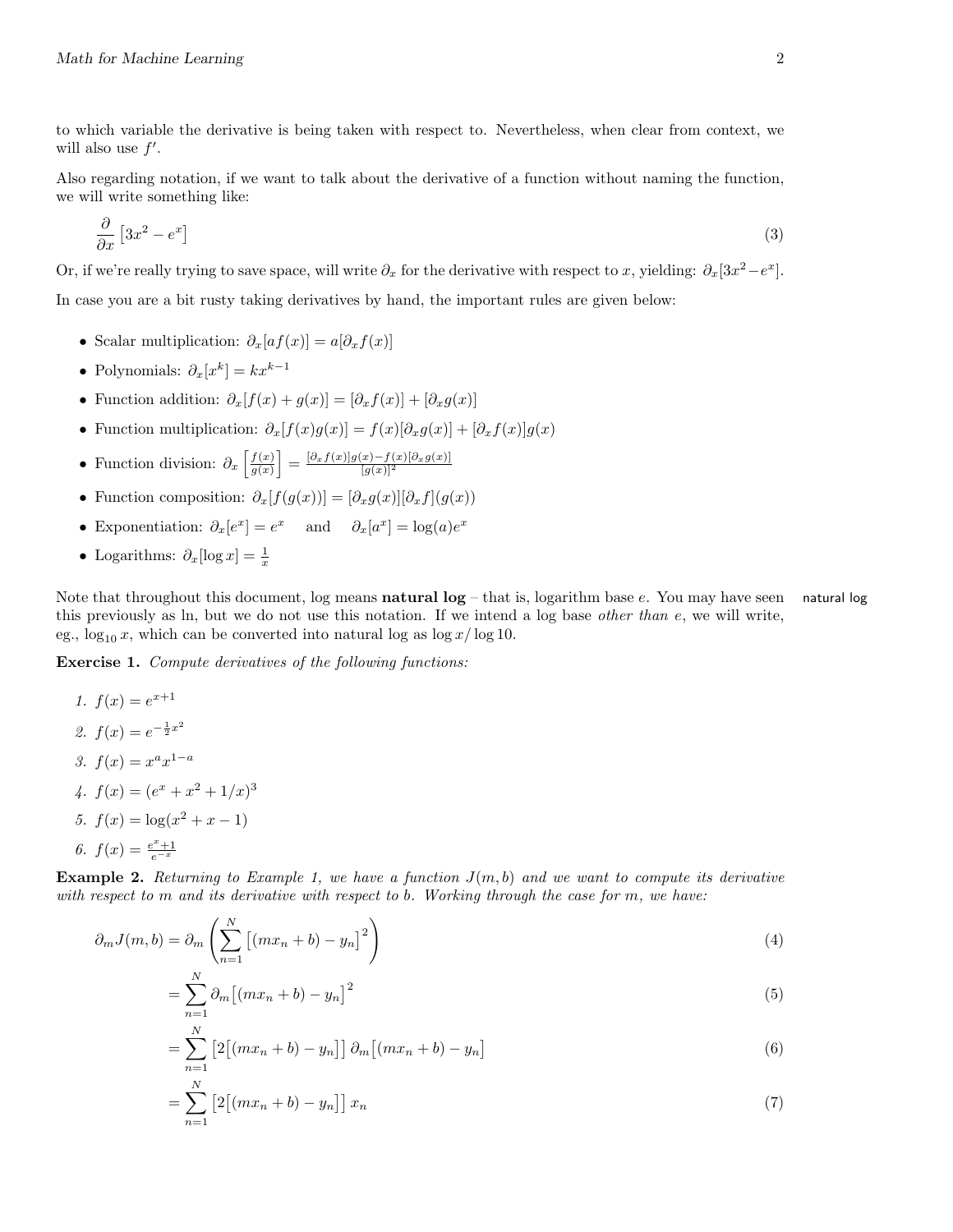In the first step, we apply the function addition rule; in the second step, we apply the composition rule; in the third step, we apply the polynomial rule.

Exercise 2. Compute  $\partial_b J(m, b)$ .

One nice thing about derivatives is that they allow us to find extreme points of functions in a straightfor- extreme points ward way. (Usually you can think of an exteme point as a **maximum** or **minimum** of a function.) Consider maximum again Figure ??; here, we can easily see that the point at which the function is minimized has a derivative minimum (slope) of zero. Thus, we we can find zeros of the derivative of a function, we can also find minima (or maxima) of that function.

**Example 3.** The example plotted in Figure ?? is of the function  $f(x) = 2x^2 - 3x + 1$ . We can compute the derivative of this function as  $\partial_x f(x) = 4x - 3$ . We equate this to zero  $(4x - 3 = 0)$  and apply algebra to solve for x, yielding  $x = 3/4$ . As we can see from the plot, this is indeed a minimum of this function.

Exercise 3. Using  $\partial_m J$  and  $\partial_b J$  from previous examples and exercises, compute the values of m and b that minimize the function  $J$ , thus solving the linear regression problem!

### 1.2 Integral Calculus

An integral is the "opposite" of a derivative. Its most common use, at least by us, is in computing areas under a curve. We will never actually have to compute integrals by hand, though you should be familiar with their properties.

The "area computing" integral typically has two bounds, a (the lower bound) and b (the upper bound). We will write them as  $\int_a^b dx f(x)$  to mean the area under the curve given by the function f between a and b.<sup>3</sup> You should think of these integrals as being the *continuous analogues* of simple sums. That is, you can "kind" of" read such an integral as  $\sum_{x=a}^{b} f(x)$ .

The interpretation of an integral as a sum comes from the following thought experiment. Suppose we were to discretize the range [a, b] into R many units of width  $(a - b)/R$ . Then, we could approximate the area under the curve by a sum over these units, evaluating  $f(x)$  at each position (to get the height of a rectangle there) and multiplying by  $(a - b)/R$ , which is the width. Summing these rectangles (see Figure ??) will approximate the area. As we let  $R \to \infty$ , we'll get a better and better approximation. However, as  $R \to \infty$ , the width of each rectangle will approach 0. We name this width "dx," and thus the integral notation mimics almost exactly the "rectangular sum" notation (we have width of  $dx$  times height of  $f(x)$ , summed over the range).

An common integral is that over an unbounded range, for instance  $\int_{-\infty}^{\infty} dx f(x)$ . While it may seem crazy to try to sum up things over an infinite range, there are actually many functions  $f$  for which the result of this integration is *finite*. For instance, a half-bounded integral of  $1/x^2$  is finite:

$$
\int_{1}^{\infty} dx \frac{1}{x^{2}} = \lim_{b \to \infty} \int_{1}^{b} dx \frac{1}{x^{2}} = \lim_{b \to \infty} \left[ -\frac{1}{b} - (-\frac{1}{1}) \right] = 0 + 1 = 1
$$
\n(8)

A similar calculation can show the following (called Gauss' integral):

$$
\int_{-\infty}^{\infty} \mathrm{d}x e^{-x^2} = \sqrt{\pi} \tag{9}
$$

#### 1.3 Convexity

The notion of a convex function and a convex set will turn out to be *incredibly* important in our studies. convex function

convex set

<sup>&</sup>lt;sup>3</sup>You may be more used to the notation  $\int_a^b f(x)dx$  – the reason for putting the d on the left is so that your brain doesn't have to "find it" when  $f(x)$  is some long expression.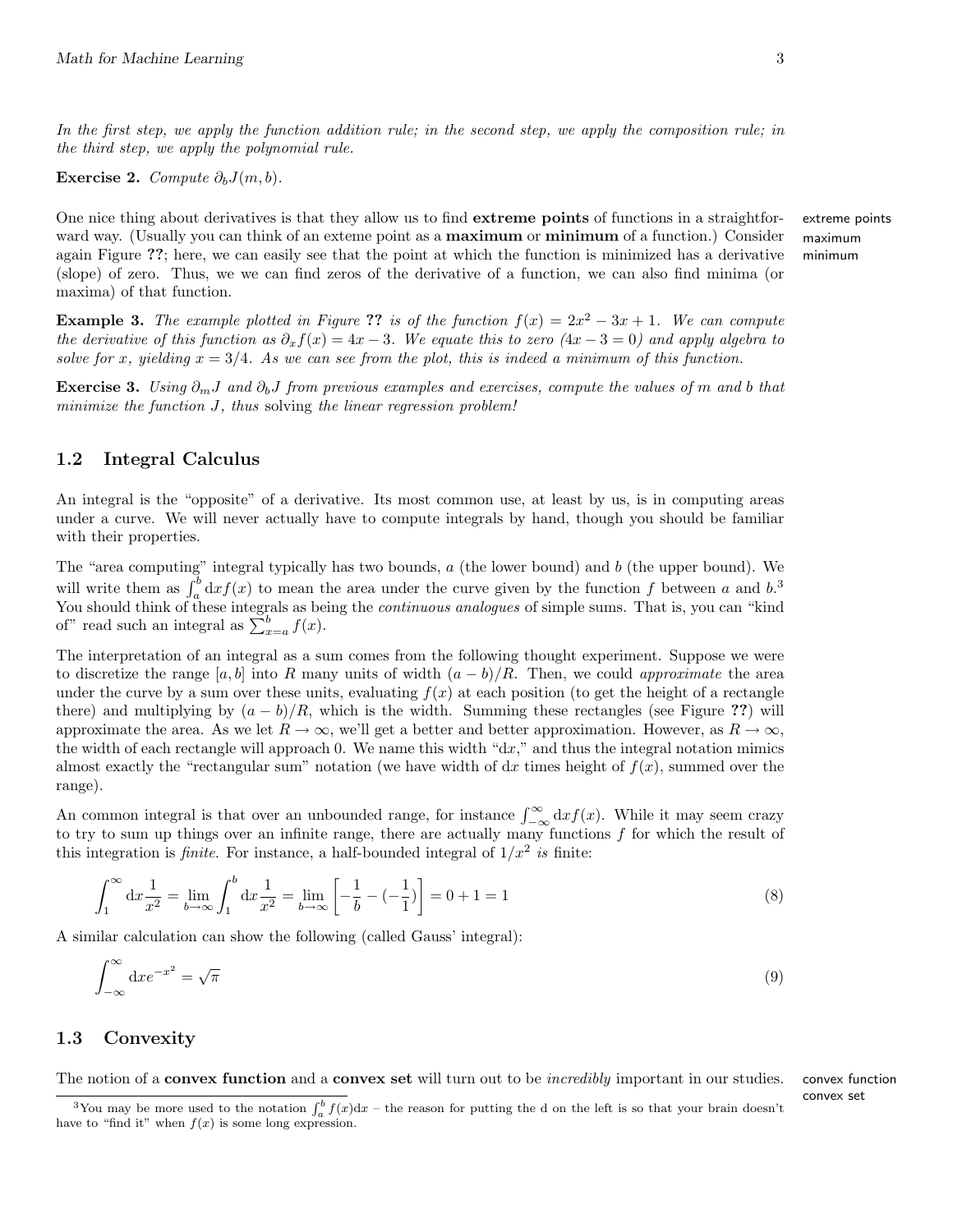A convex function is, in many ways, "well behaved." Although not a precise definition, you can think of a convex function as one that has a single point at which the derivative goes to zero, and this point is a minimum. For instance, the function  $f(x) = 2x^2 - 3x + 1$  from Figure ?? is convex. One usually thinks of context functions as functions that "hold water" – i.e., if you were to pour water into them, it wouldn't spill out.

The opposite of a convex function is a **concave function**. A function f is concave if the function  $-f$  is concave convex. So convex functions look like valleys, concave functions like hills. function

The reason we care about convexity is because it means that finding minima is easy. For instance, the fact that  $f(x) = 2x^2 - 3x + 1$  is convex means that once we've found a point that has a zero derivative, we have found the *unique, global minimum*. For instance, consider the function  $f(x) = x^4 + x^3 - 4x^2$ , which is plotted in Figure ??. This function is non-convex. It has three points at which the derivative goes to zero. The left-most corresponds to a *global minimum*, the middle to a *local maximum* and the right-most to a *local* minimum. What this means is that even if we are able to find a point x for which  $\partial_x f(x) = 0$ , it is not necessarily true that  $x$  is a minimum (or maximum) of  $f$ .

More formally, a function f is **convex** on the range  $[a, b]$  if its second derivative is positive everywhere in convex that range. The second derivative is simply the derivative of the derivative (and is physically associated with acceleration). The second derivative of f with respect to x is typically denoted by one of the following: acceleration

$$
\frac{\partial^2 f}{\partial x \partial x} = \frac{\partial^2 f}{\partial x^2} = \frac{\partial}{\partial x} \left[ \frac{\partial f}{\partial x} \right] = \partial_x \partial_x f \tag{10}
$$

A function f is **convex everywhere** if f is convex on the range  $(-\infty, \infty)$ . convex

**Example 4.** Consider the function  $f(x) = 2x^2 - 3x + 1$ . We've already computed the first derivative of this function:  $\partial_x f(x) = 4x - 3$ . To compute the second derivative of f, we just re-differentiate the derivative, yielding  $\partial_x \partial_x f(x) = 4$ . Clearly, the function that maps everything to 4 is positive everywhere, so we know that f is convex.

**Example 5.** Now, consider the non-convex function  $f(x) = x^4 + x^3 - 4x^2$ . The first derivative is  $\partial_x f(x) =$  $4x^3 + 3x^2 - 4x$  and the second derivative is  $12x^2 + 6x - 4$ . It's fairly easy to find a value of x for which the second derivative is negative: 0 is such an example. It is moderately interesting to note that while this f is not convex everywhere, it is convex in certain ranges, for instance the open intervals  $(-\infty, -1)$  and  $(0.5, \infty)$ are ranges over which f is convex.

Exercise 4. Verify whether the functions from Exercise 1 are convex, concave or neither.

An analogous notion to a convex function is a **convex set**. Consider some subset  $A$  of the real line. We'll convex set denote the real line by R, so we have  $A \subset \mathbb{R}$ . We say that A is **convex** whenever the following holds: for all convex  $x, y \in A$  and  $\lambda \in [0, 1]$ , the point  $\lambda x + (1 - \lambda)y$  is also in A. In more mathy terms, A is convex if it is *closed* under convex combination.

The way to think of this is as follows. Given two points x and y on the plane, the function  $f(\lambda) = \lambda x + (1-\lambda)y$ on the range  $\lambda \in [0, 1]$  denotes the **line segment** that joins x and y. A set A is convex if all points on all line segment such line segments are also contained in  $A<sup>4</sup>$ 

**Example 6.** For example, the closed interval [1,3] is convex. To show this, let  $x, y \in [1,3]$  be given, and let  $\lambda \in [0,1]$  be given. Let  $z = \lambda x + (1 - \lambda)y$ . First, we show that  $z \geq 1$ . Without loss of generality,  $x \leq y$ ,  $\delta s \circ z = \lambda x + (1 - \lambda)y \geq \lambda x + (1 - \lambda)x = x \geq 1$ . Next, we show that  $z \leq 3$ . Similarly,  $z = \lambda x + (1 - \lambda)y \leq \lambda$  $\lambda y + (1 - \lambda)y = y \leq 3.$ 

In general, all open and closed intervals of the real line are convex.

everywhere

<sup>&</sup>lt;sup>4</sup>Except under strange conditions, it is sufficient to check that for all  $x, y \in A$ , the point  $(x + y)/2$  is also in A. This is equivalent to just checking the case for  $\lambda = 0.5$ .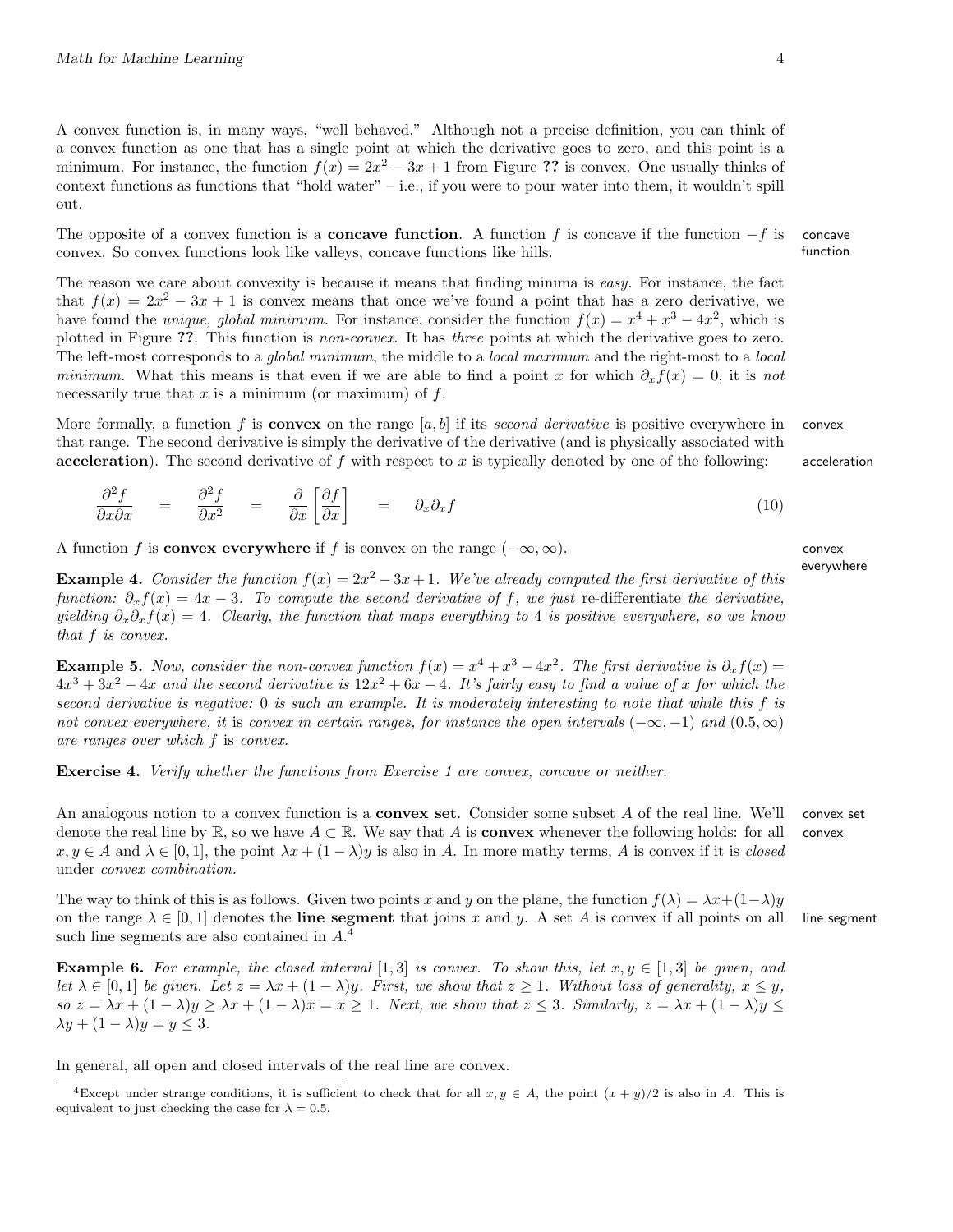**Exercise 5.** Show that  $[-3, -1] \cup [1, 3]$  (the union of the closed interval  $[-3, -1]$  and the closed interval  $[1, 3]$ ) is not *convex*.

Why do we care about convex sets? A lot of times we're going to be trying to minimize some function  $f(x)$ , but under a constraint that x lies in some set A. If A is convex, the life is much easier. This is because it means that if we have two solutions, both in A, we can try to find a better solution between them, and this is guaranteed to still be in  $A$  (by convexity). (We'll come back to this later in Section 3.1.

An immediate question is: convex sets and convex functions share the word "convex." This implies that they have something in common. They do, but we'll need to get to multidimensional analogues before we can see this (see Section 3.1.

#### 1.4 Wrap-up

The important concepts from this section are:

- Differentiation as a tool to finding maxima/minima of a function.
- Integration as a tool for computing area under a function.
- Convex functions hold water.

If you feel comfortable with these issues and can solve most of the exercises, you're in good shape!

# 2 Linear Algebra

A large part of statistics and machine learning has to do with modeling data. Although not always the case, for many problems, it is useful to think of data points as being points in some high dimensional space. For instance, we might characterize a car by it's length, width, height and maximum velocity. A given car can then be realized by a point in 4-dimensional space, where the value in each dimension corresponds to one of the properties we are measuring. Linear algebra gives us a set of tools for describing and manipulating such objects.

#### 2.1 Vector Spaces

Our presentation here is going to be focused on on particular type of vector space, namely D-dimensional Euclidean space; that is, the space  $\mathbb{R}^D$ . It's very important to realize, however, that the ideas in linear Euclidean space algebra are much more general. All of our examples will be from  $D \in \{2,3\}$ , since these are the only ones for which we have a chance of drawing examples.

We begin by defining a **vector**. This is simply an element  $x$  that lives in our vector space. In two dimen-vector sions, vectors are simply points on the plane. The vector  $\boldsymbol{x} \in \mathbb{R}^D$  has D-many components, denoted by  $\langle x_1, x_2, \ldots, x_D \rangle$ . We'll typically use small d to denote one particular dimension; thus,  $x_d$  is the (real value!) corresponding to the dth dimension of  $x$ .

There are several things we might want to do with vectors: add them, and multiply them by a scalar. These operations are defined by the following rules:

• For  $x \in \mathbb{R}^D$  and  $a \in \mathbb{R}$ , the scalar product of x and a, denoted ax given by the vector in  $\mathbb{R}^D$  defined scalar product component-wise by  $\langle ax_1, ax_2, \ldots, ax_D \rangle$ .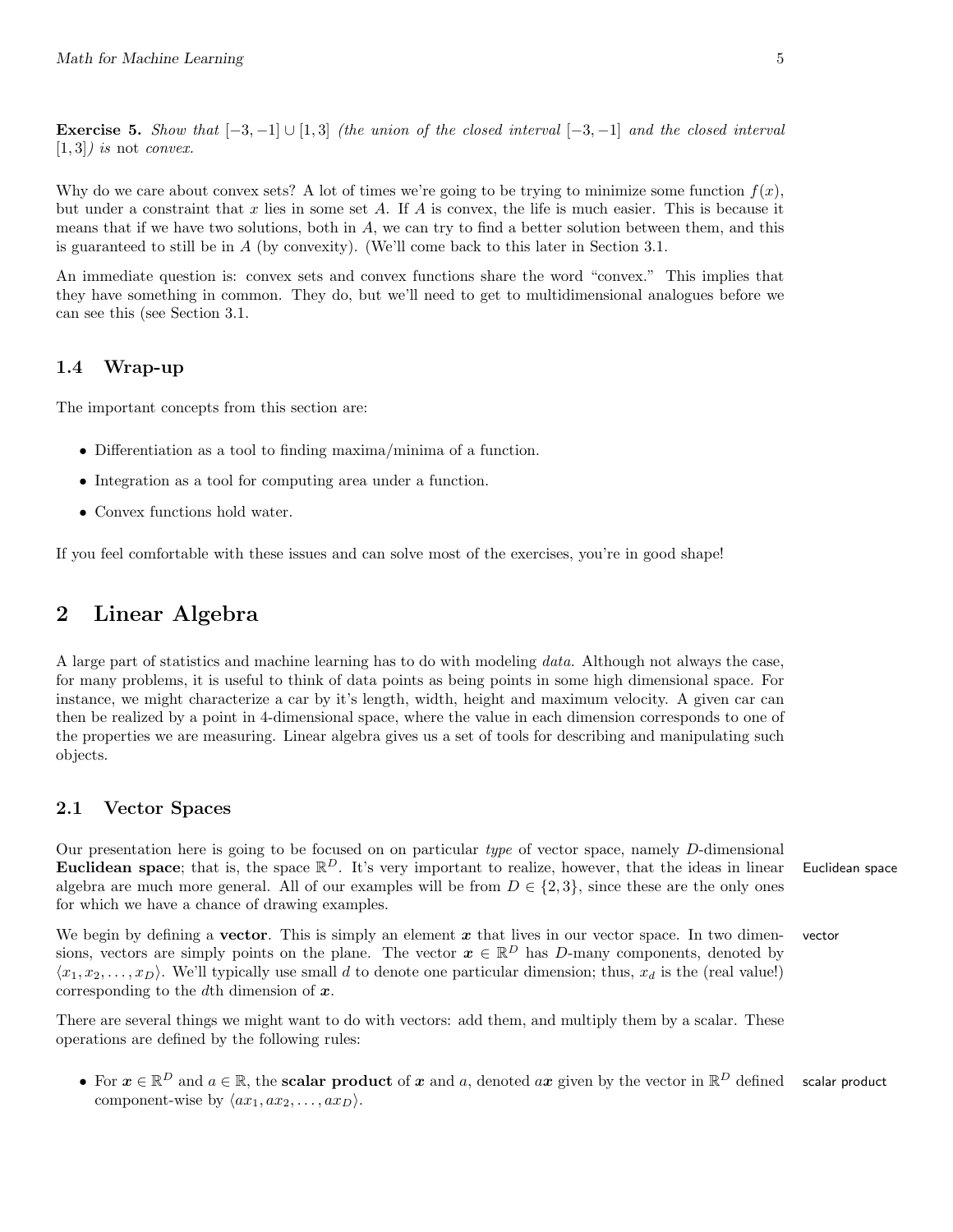• For  $x, y \in \mathbb{R}^D$ , the vector sum (or simply the sum) of x and y, denoted  $x + y$ , is again a vector in vector sum  $\mathbb{R}^D$  defined component-wise by  $\langle x_1 + y_1, x_2 + y_2, \ldots, x_D + y_D \rangle$ .

Figure ?? shows a simple example of vector addition and scalar product.

As you can deduce from the above, there is a vector, called the **zero vector**, often denoted  $\bf{0}$ , defined as zero vector  $\langle 0, 0, \ldots, 0 \rangle \in \mathbb{R}^D$  that is the **additive identity**: that is,  $x + 0 = x$  for all  $x \in \mathbb{R}$ additive identity

Figure ?? shows an example of a scalar product (left) of the vector  $\langle 1, 2 \rangle$  with two values of a: 0.5 and 2. Note that multiplying by 0.5 brings the point "closer" to the origin, while multiplying by 2 pushes it out further. On the right, we see an example of vector addition between the vector  $\langle 1, 2 \rangle$  and the vector  $\langle 2, 1 \rangle$  to yield the vector  $(3, 3)$ . As can be seen from this figure, it is often helpful to think of vectors as "rays" that point from the origin to the value  $x$ . This makes visualizing vector addition more straightforward.

Given this construction, one can also define, for instance, subtraction.  $x - y$  is just  $x + (-1)y$ , where  $(-1)$ is the real value of negative one.

The rules that govern scalar produces and vector sums agree with what one might imagine:

- $\bullet \ \ x+y=y+x$
- $a0 = 0$
- $\bullet$  0 $x=0$
- $a(x + y) = ax + ay$

**TODO...** Should we generalize here and talk about vector spaces in general, like  $\ell_2$  and  $L_2$  and  $\ell_1$ , etc.?

#### 2.2 Vector Norms

In many cases, we care about measuring the **length** of a vector, or the **distance** between two vectors. The length notion of a **vector norm** allows us to do this. distance

For instance, in the (uninteresting) vector space  $\mathbb{R}$ , the standard norm would be **absolute value**. Using absolute value just the notion of absolute value, we can define the size of a number x as |x| and the distance between two numbers x and y as  $|x-y|$ .

We now need to generalize this notion to arbitrary vector spaces, such as  $\mathbb{R}^D$ . A norm is any function g norm that maps vectors to real numbers that satisfies the following conditions:

• Non-negativity: for all  $x \in \mathbb{R}^D$ ,  $g(x) \ge 0$ • Strictly positive: for all  $x, g(x) = 0$  implies that  $x = 0$  Strictly positive • Homogeneity: for all x and a,  $g(ax) = |a| g(x)$ , where |a| is the absolute value. Homogeneity • Triangle inequality: for all  $x, y, g(x+y) \le g(x) + g(y)$  Triangle inequality

These conditions state, in turn, the following. First, lengths are always positive. Second, a length of zero implies that you are zero. Third, scalar multiplication extends lengths in a predictable way. Fourth, distances add "reasonably."

**Exercise 6.** Verify that for the vector space R, the absolute value norm  $q(x) = |x|$  satisfies all four conditions.

An immediate question is: are norms *unique* (i.e., for every space, is there a *single, unique norm* for that space)? The answer is a resounding no!. For  $\mathbb{R}^D$ , there are lots of functions g that satisfy the above conditions. Here are some examples:

vector norm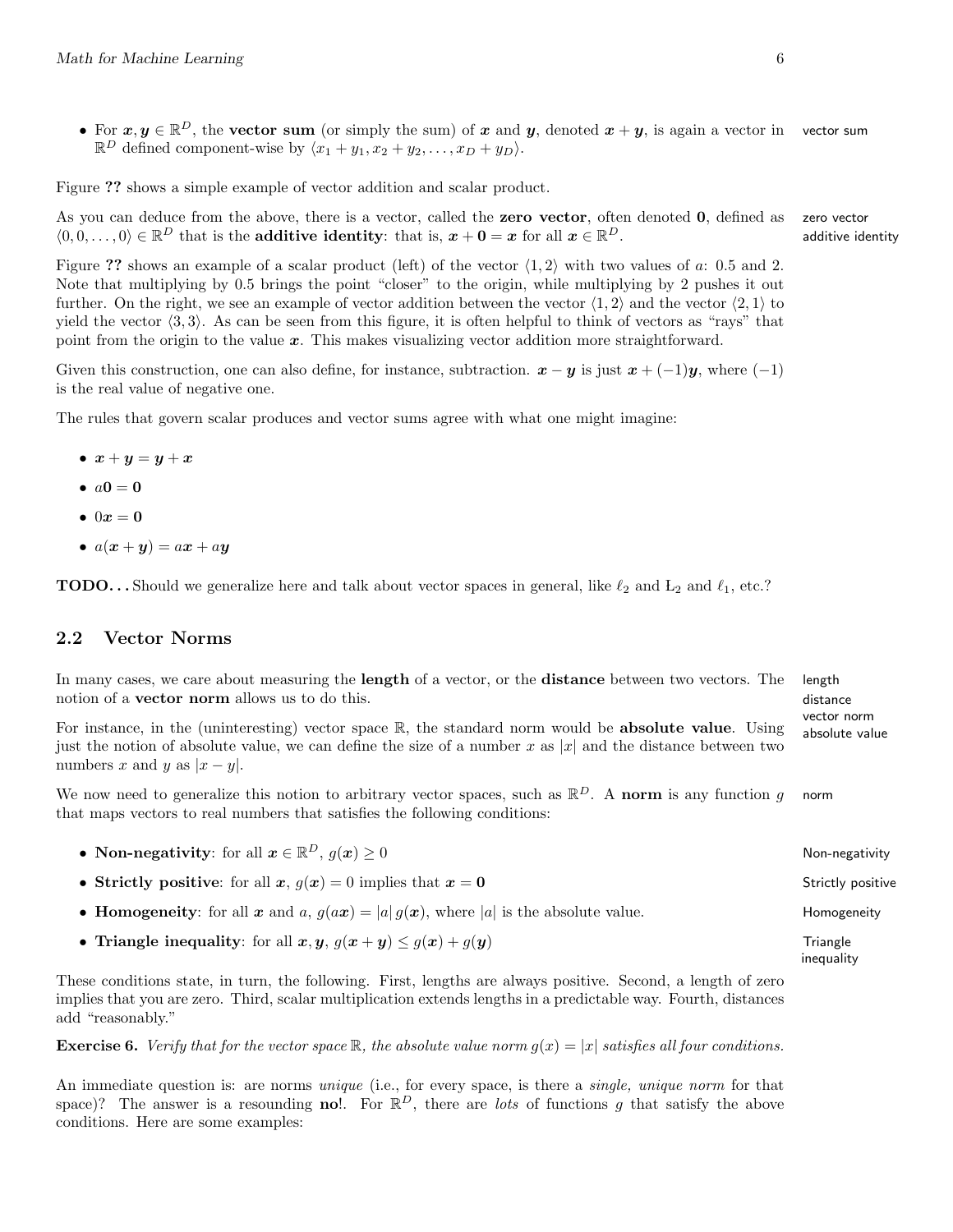- 1. Euclidean norm:  $g(\boldsymbol{x}) = \sqrt{\sum_{d=1}^{D} x_d^2}$
- 2. Manhattan norm:  $g(\boldsymbol{x}) = \sum_{d=1}^{D} |x_d|$
- 3. Maximum norm:  $g(\boldsymbol{x}) = \max_d |x_d|$
- 4. Zero norm:  $g(\boldsymbol{x}) = \sum_{d=1}^{D} \mathbf{1}[x_d \neq 0]$

(Here, to define the zero norm, we have used an **indicator function**, denoted by " $1[\bullet]$ ". The value of  $1[\bullet]$  indicator is one whenever "•" is "true" and zero otherwise.) function

These three norms behave quite differently. Euclidean norm is probably the one you're most familiar with. It corresponds in two dimensions to the Pythagorean theorem. Essentially, it measures length by walking in a straight line from the original to the point  $x$ .

Manhattan norm (named because of the grid system for laying out streets in Manhattan—not unlike Salt Lake City!) measure length by walking along each dimension separately. You are not allowed to "cut across" diagonally.

Maximum norm measures the size of a vector as just the size of the maximum element in that vector.

Zero norm simply counts the number of non-zero elements in the vector.

Exercise 7. Compute each of the four norms on the following vectors:

- 1.  $\langle 1, 2, 3 \rangle$
- 2.  $\langle 1, -1, 0 \rangle$
- 3.  $\langle 0, 0, 0 \rangle$
- 4.  $\langle 1, 5, -6 \rangle$

Example 7. Let's verify that the Euclidean norm is actually a norm (i.e., it satisfies the four conditions).

- Non-negativity: Let  $x$  be some vector; then look at  $\sqrt{\sum_{d=1}^D x_d^2}$ . We know this value will be non-negative so long as the sum is non-negative. But the sum is the sum of a bunch of values squared, so each of them has to be positive. Thus, Euclidean norm is non-negative.
- Strictly positive: suppose x is such that  $g(x) = 0$ . For contradiction, suppose that  $x \neq 0$ , which means there is some dimension d for which  $x_d \neq 0$ . But now it cannot be the case that  $g(x) = 0$  because  $x_d^2 > 0$ . This is a contradiction, so Euclidean norm is strictly positive.
- Homogeneity: let x and a be given. Then compute:  $g(ax) = \sqrt{\sum_{d=1}^{D} (ax_d)^2} = \sqrt{\sum_{d=1}^{D} a^2 x_d^2}$  $\sqrt{a^2 \sum_{d=1}^D x_d^2} = |a| \sqrt{\sum_{d=1}^D x_d^2} = |a| g(\mathbf{x}).$
- Triangle inequality: this follows directly from the Pythagorean theorem.

Exercise 8. Verify that the Manhattan norm, the Maximum norm and the Zero norm are actually norms. (These are actually easier than the Euclidean case.)

One nice thing about these four norms is that they're actually specific cases of a *family* of norms called the ell-p norms, sometimes denoted by  $\ell_p$ . (Note that it's a script  $\ell$ , not a roman l.) This is either pronounced ell-p "ell p" or "little ell p", depending on the context. (There is another set of norms called the  $L_p$  norms, which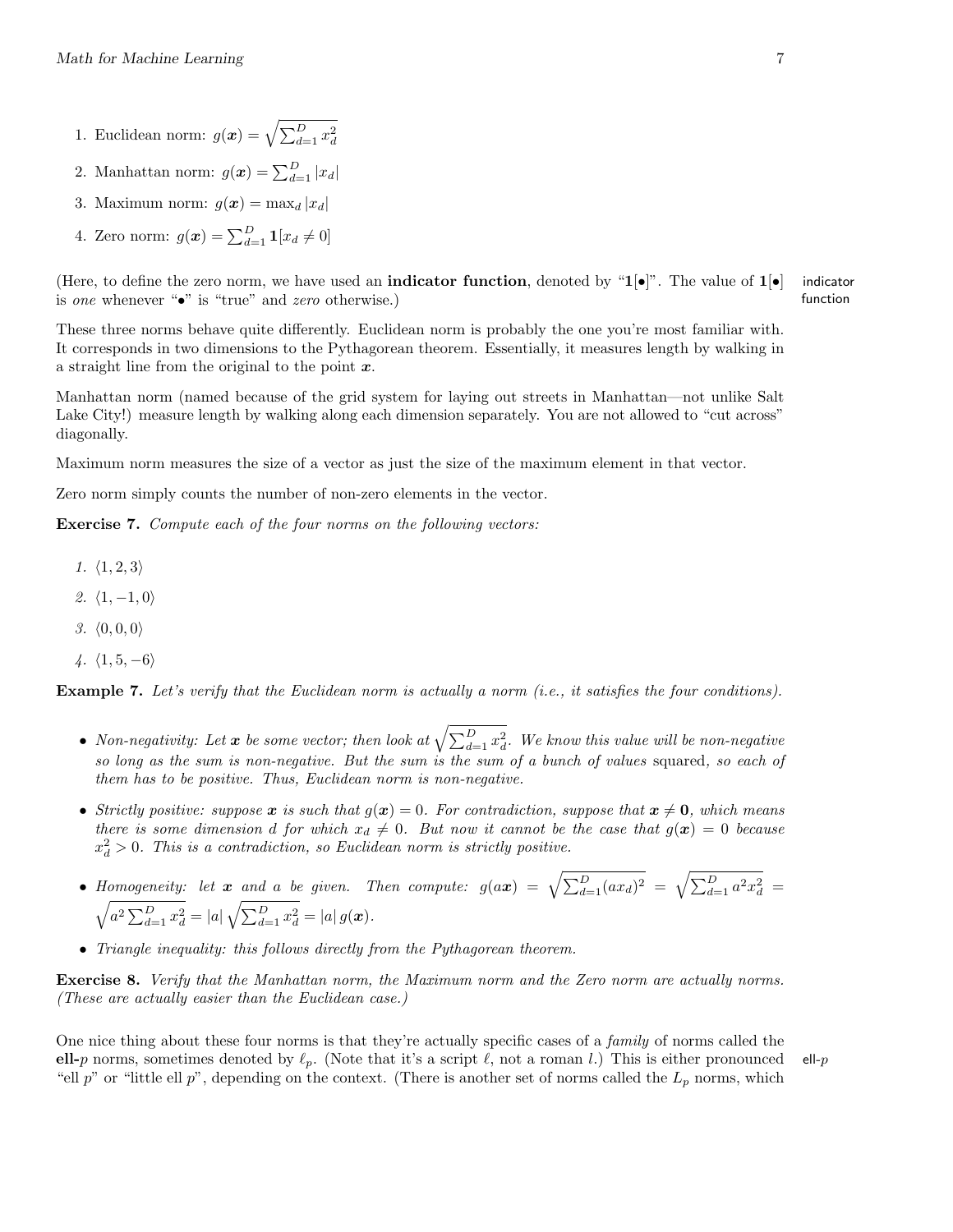are often called the "big ell p" norms.) These are defined as follows. Let p be in the range  $[0,\infty]$ ; then the  $\ell_p$  norm of  $\boldsymbol{x}$ , denoted by  $||\boldsymbol{x}||_p$ , is defined by:

$$
||x||_p = \left(\sum_{d=1}^D |x_d|^p\right)^{1/p} \tag{11}
$$

Given this definition, it is easy to see that Euclidean norm is the  $\ell_2$  norm and Manhattan norm is the  $\ell_1$ norm.

Maximum norm is a bit harder to see: it is actually the  $\ell_{\infty}$  norm. The way to think about this is as follows. Take a vector of (positive) numbers and raise them all to some gigantic (almost infinite; say 1000000) power. Even if the vector is  $\langle 2, 2, 2, 2.001, 2, 2 \rangle$ , after raising it to a gigantic power, the fourth element,  $2.001^{1000000}$ is going to totally dominate: it will be almost-infinitely bigger than the others. So then when we add them up, we'll end up with a sum that is not really any different from 2.001<sup>1000000</sup>. So then when we raise the sum to  $1/p$ , we'll just get 2.001 back. (Yes, this is hand-wavy. But you can prove it formally by taking a limit as p tends toward infinity.)

Zero norm is also a bit tricky. Again, to prove it formally you have to argue in terms of limits as  $p$  approaches zero (from above). The intuition, however, is that as p goes to zero, any element  $x_d$  that is non-zero will map to  $x_d^0 = 1$ . On the other hand, any element  $x_d$  that is zero, will map just to zero. So the non-zero elements map to one and the zero elements map to zero and we sum the resulting vector. This gives us precisely the Zero norm.

Which norm should you use? It depends on your application. Definitely the most common are Euclidean  $(\ell_2)$  and Manhattan  $(\ell_1)$ .

Once we've chosen a norm, we immediately get a method for computing distances. We define the **distance** distance between two vectors x and y as  $||x - y||$ , where  $||\bullet||$  denotes the norm of our choosing. Thus, you can think of the length of the vector  $||x||$  as the distance of that point to the origin.

We will often make use of **unit vectors**. These are vectors x that have unit norm:  $||x|| = 1$  (for whatever unit vectors particular norm we are using). So long as  $x$  is not the zero vector, we can **normalize** x by multiplying it by normalize  $1/||x||$ . This yields a unit vector  $x/||x||$  in the "same direction" (see Section 2.3) as x, but with unit norm.

**Exercise 9.** Verify that for non-zero x, we have that the norm of  $(1/||x||)x = 1$ . For simplicity, first show that this is true for Euclidean norm. Next, show that it is true for any norm that satisfies the required properties.

## 2.3 Dot Products

One thing that has been noticible absent from our discussion thus far is any notion of multiplying two vectors together. A standard variety of multiplication of vectors is the **dot product**. Before we define it, however, dot product let's motivate it a bit.

Let's say I hand you two vectors  $x$  and  $y$  and I want to know if they are **perpendicular** to each other perpendicular or not. In two dimensions, they are perpendicular if the angle between them is 90 degrees. That doesn't answer our question, though, because we don't know how to generalize the notion of angle! Moreover, we might want to know if  $x$  and  $y$  are roughly in the same direction. The dot product allows us to answer these questions.

Let  $x$  and  $y$  be vectors in  $\mathbb{R}^D$ . We define the **dot product** between  $x$  and  $y$ , denoted  $x \cdot y$  as: dot product

$$
\boldsymbol{x} \cdot \boldsymbol{y} = \sum_{d=1}^{D} x_d y_d \tag{12}
$$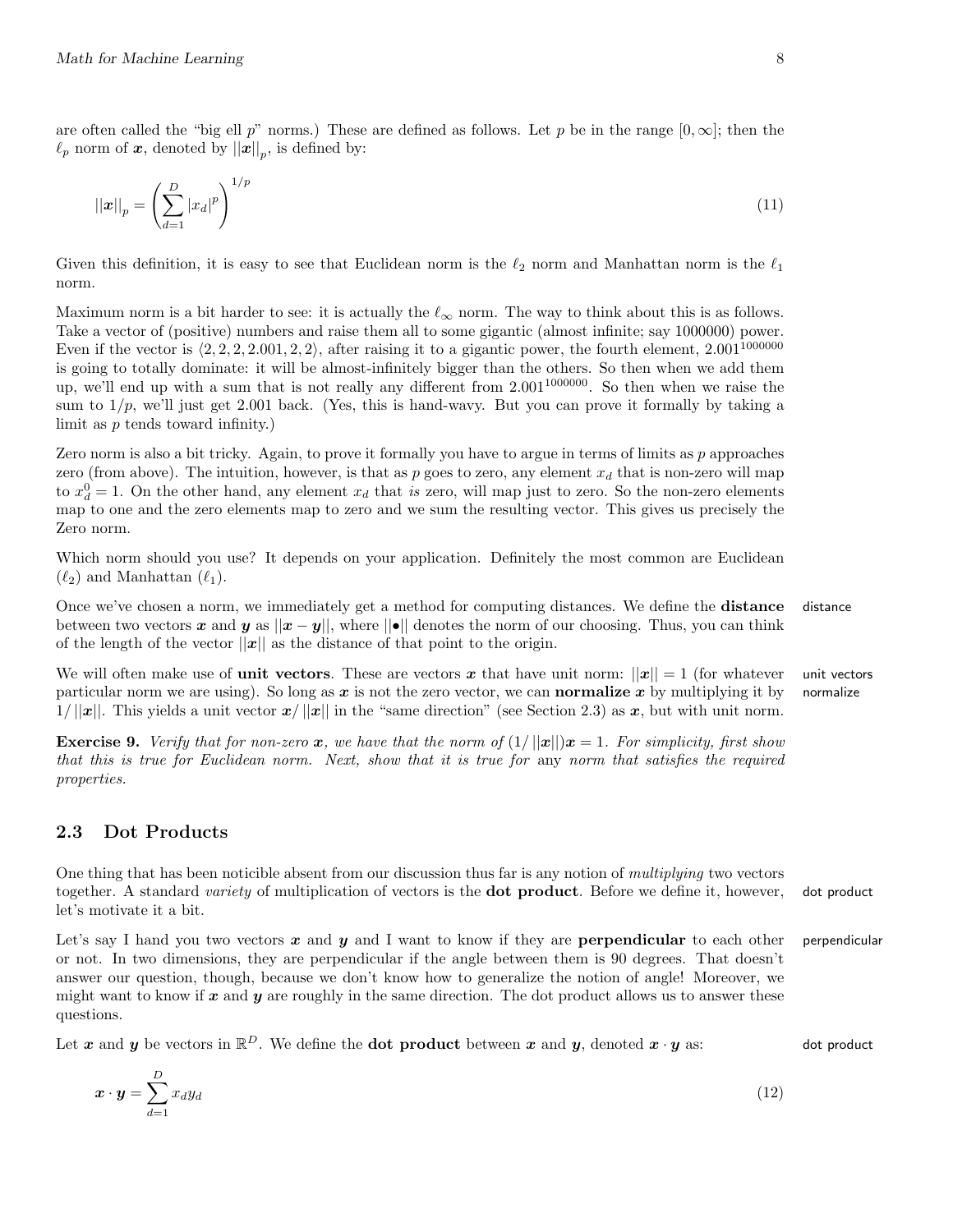**Example 8.** We can compute the dot product between  $\langle 5, 3, -1 \rangle$  and  $\langle 2, 0, 1 \rangle$  as:

$$
(5 \times 2) + (3 \times 0) + (-1 \times 1) = 10 + 0 - 1 = 9
$$
\n(13)

Exercise 10. Compute the following dot products:

- 1.  $\langle 1, 2, 3 \rangle \cdot \langle 4, 5, 6 \rangle$
- 2.  $\langle 4, -1, 2 \rangle \cdot \langle 1, 1, 1 \rangle$
- 3.  $\langle 0, 0, 1 \rangle \cdot \langle 1, -1, 1 \rangle$

Note that the dot product has a nice relationship to the Euclidean norm:

$$
\|\boldsymbol{x}\|_2^2 = \boldsymbol{x} \cdot \boldsymbol{x} \tag{14}
$$

The dot product (at least in Euclidean space) has a nice relationship to the **angle** between two vectors. Let angle  $x$  and  $y$  be two vectors. Then it is easy to show that:

$$
\boldsymbol{x} \cdot \boldsymbol{y} = ||\boldsymbol{x}||_2 ||\boldsymbol{y}||_2 \cos \theta \tag{15}
$$

Where  $\theta$  is the angle between x and y. Figure ?? has an example.

Thus, now that we have the notion of a dot product in hand, we can answer a whole host of questions. We say that two (non-zero) vectors are perpendicular if  $x \cdot y = 0$  (this means that  $\cos \theta = 90$ ). And, we can measure the angle between  $x$  and  $y$  by their angle:

$$
\theta = \arccos\left(\frac{\boldsymbol{x} \cdot \boldsymbol{y}}{||\boldsymbol{x}|| \, ||\boldsymbol{y}||}\right) \tag{16}
$$

The dot product satisfies the following useful properties:

- Commutativity:  $x \cdot y = y \cdot x$  Commutativity
- Distributivity:  $x \cdot (y + z) = x \cdot y + x \cdot z$  Distributivity

The more mathy term for "perpendicular" is **orthogonal**. We will stick with this word from now on. orthogonal

**Exercise 11.** We claimed earlier that you can normalize a (non-zero) vector  $\boldsymbol{x}$  by multiplying it by the scalar value  $(1/||x||)$ , and that these two vectors are in the "same direction." Show that this is true by demonstrating that the angle between  $\boldsymbol{x}$  and  $(1/||\boldsymbol{x}||)\boldsymbol{x}$  is zero.

One significant use of dot products is to evaluate **projections**. That is,  $u \cdot v$  can be interpreted as a projections projection of the vector u onto the vector v. It gives a scalar value that represents the distance that u goes in the direction of  $v$ . See Figure ?? for a geometric intuition. This makes the most sense when  $v$  is a unit vector. See Section 2.5 for more details.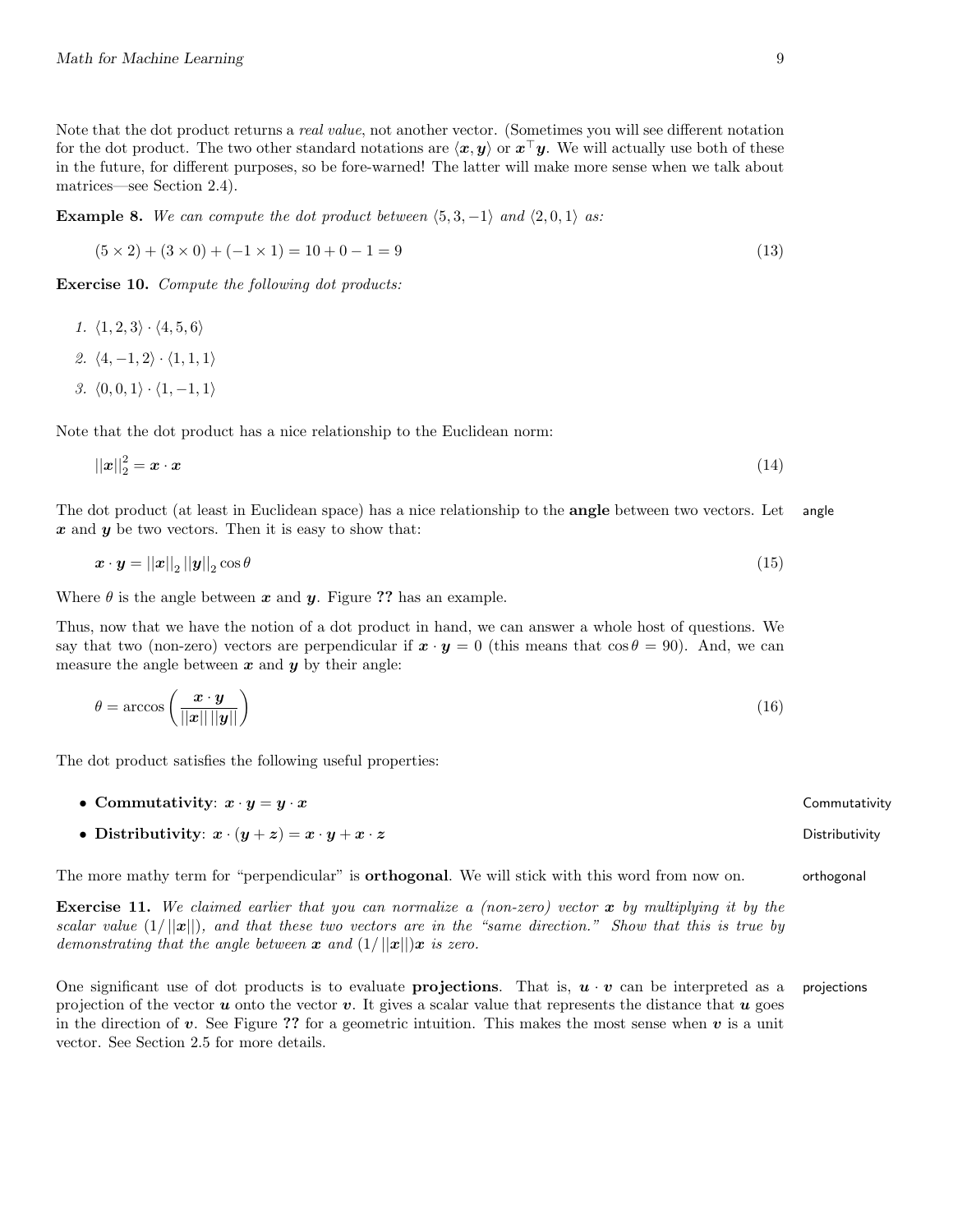## 2.4 Matrices

A real-valued matrix is a rectangular collection of real values. For instance, we might define the following matrix matrix:

$$
\mathbf{A} = \begin{bmatrix} 5 & 10 \\ -2 & 0 \\ 1 & -1 \end{bmatrix} \tag{17}
$$

An index into a matrix is in row-by-column notation. This example matrix A has 3 rows and 2 columns. The value in the 2nd row and 1st column, denoted  $A_{2,1}$  is  $-2$ . (This is a bit confusing at first for those used to thinking of x-by-y notation: it seems backwards.)

A matrix with N rows and M columns is usually called an  $N \times M$  ("N by M") matrix, and we write  $\mathbf{A} \in \mathbb{R}^{N \times M}$  .

Note that we can think of vectors as matrices where one of the dimensions is 1. The standard is to say that a vector of length  $D$  is a matrix with  $D$  rows and 1 column. Thus, vectors are "tall skinny" matrices that live in  $\mathbb{R}^{D\times 1}$ .

Matrices can be manipulated in very similar ways to vectors, in terms of sums and products:

- For  $\mathbf{A} \in \mathbb{R}^{N \times M}$  and  $a \in R$ , the matrix  $a\mathbf{A}$  is also in  $\mathbb{R}^{N \times M}$  with values given by  $(a\mathbf{A})_{n,m} = aA_{n,m}$ . (Here, we denote the *n*, *m*th element of  $a\mathbf{A}$  as  $(a\mathbf{A})_{n,m}$ .)
- For  $\mathbf{A}, \mathbf{B} \in R^{N \times M}$ , the sum  $\mathbf{A} + \mathbf{B}$  is of the same size with values given by  $(\mathbf{A} + \mathbf{B})_{n,m} = A_{n,m} + B_{n,m}$

One convenient piece of notation is the **matrix cut**. Let **A** be  $N \times M$ . Then, we write  $A_{n,\bullet}$  to denote the matrix cut row vector obtained by taking the nth row of **A**. Similarly,  $A_{\bullet,m}$  is the *column vector* obtained by taking the mth column of A.

Just as we defined many different norms over vectors, we can also define different **matrix norms**. However, matrix norms since we won't make use of these properties in any great depth, we'll just mention the most common. This is analogous to the Euclidean  $(\ell_2)$  norm on vectors and is called the **Frobenius norm**: Frobenius norm

$$
||\mathbf{A}||_{\text{Fro}} = \sqrt{\sum_{n=1}^{N} \sum_{m=1}^{M} A_{n,m}^2}
$$
 (18)

There are two important notions of multiplication of matrices, each of which has different properties. The easiest to understand is the Hadamard product, also called the element-wise product, typically denoted Hadamard  $\odot$ :

 $(\mathbf{A} \odot \mathbf{B})_{n,m} = A_{n,m} B_{n,m}$  (19)

The Hadamard product is only defined over matrices of equal size (say,  $N \times M$ ) and returns a matrix of that size (again,  $N \times M$ ). The value in each cell of the returned matrix is just the product of the values in the corresponding cells of the original two matrices.

Example 9. An easy example of Hadamard product:

$$
\begin{bmatrix} 5 & 10 \ -2 & 0 \ 1 & -1 \end{bmatrix} \odot \begin{bmatrix} 2 & -1 \ -1 & 5 \ 0 & 1 \end{bmatrix} = \begin{bmatrix} 5 \times 2 & 10 \times -1 \ -2 \times -1 & 0 \times 5 \ 1 \times 0 & -1 \times 1 \end{bmatrix} = \begin{bmatrix} 10 & -10 \ 2 & 0 \ 0 & -1 \end{bmatrix}
$$
(20)

Exercise 12. The two two matrices from the previous example and compute the Hadamard product between each and itself. How does this relate to Frobenius norm?

product element-wise product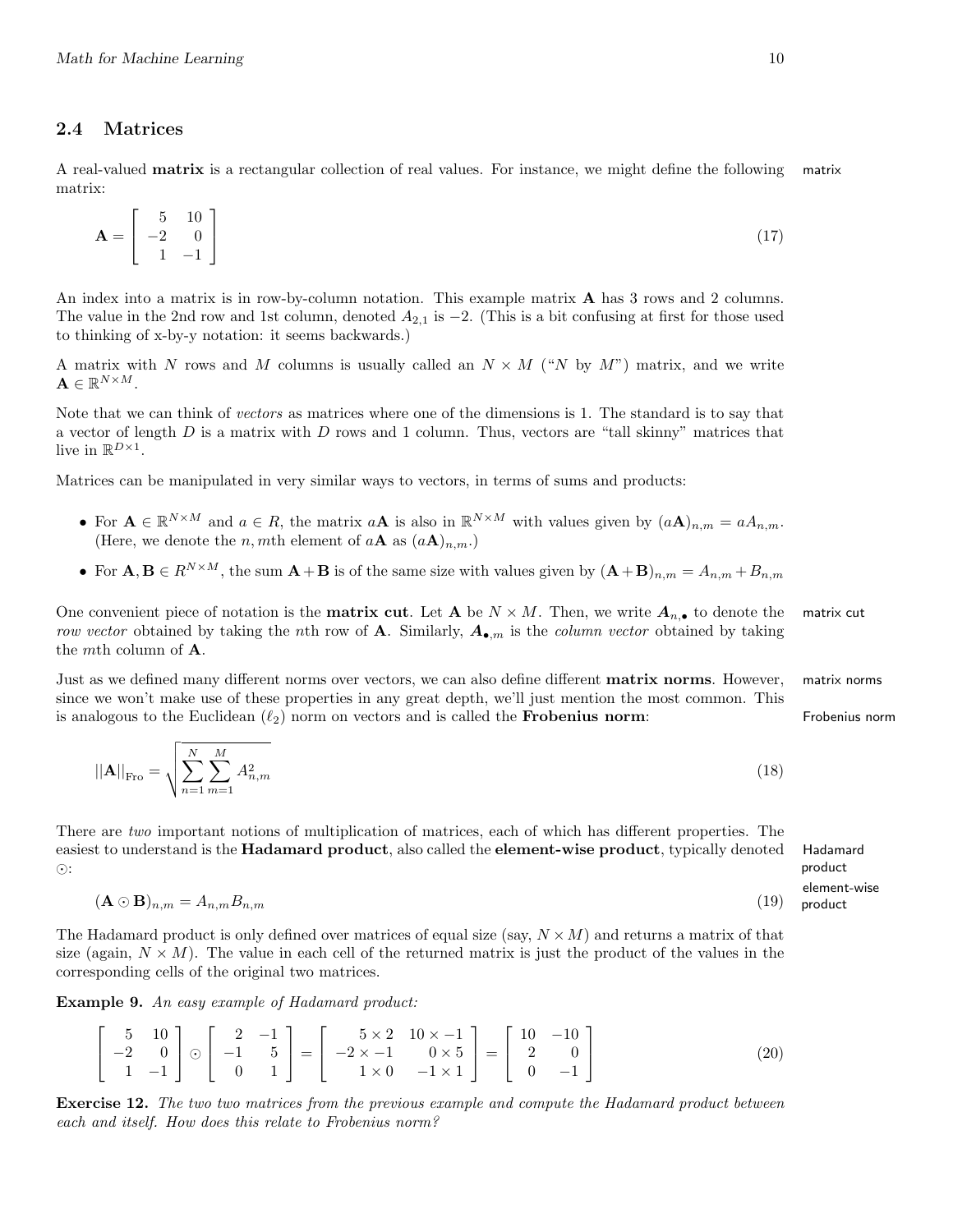Hadamard multiplication is commutative:  $\mathbf{A} \odot \mathbf{B} = \mathbf{B} \odot \mathbf{A}$ ; associative:  $\mathbf{A} \odot (\mathbf{B} \odot \mathbf{C}) = (\mathbf{A} \odot \mathbf{B}) \odot \mathbf{C}$ ; and distributive:  $\mathbf{A} \odot (\mathbf{B} + \mathbf{C}) = \mathbf{A} \odot \mathbf{B} + \mathbf{A} \odot \mathbf{C}$ .

The second, perhaps more common, type of **matrix multiplication** is the **inner product**. Let **A** be  $N \times K$  matrix multiplication inner product and let **B** be  $K \times M$ . Then the inner product of **A** and **B**, written **AB** is a matrix of size  $N \times M$ . It is called an inner product because the inner dimensions of the multiplication must "match up." The product is defined as:

$$
(\mathbf{AB})_{n,m} = \sum_{k=1}^{K} A_{n,k} B_{k,m} \tag{21}
$$

This can be though of in terms of matrix cuts. The  $n$ ,  $m$ th cell in the resulting matrix is given by the (vector) dot product  $\langle A_{n,\bullet}, B_{\bullet,m}\rangle$ . Note that since the internal dimension size K must match up, this vector dot product is well defined.

Example 10. As an example of matrix multiplication, we have:

$$
\underbrace{\begin{bmatrix} 5 & -2 & 1 \\ 10 & 0 & -1 \end{bmatrix}}_{\text{dim } s \text{ 2} \times 3} \underbrace{\begin{bmatrix} 2 & -1 \\ -1 & 5 \\ 0 & 1 \end{bmatrix}}_{\text{dim } s \text{ 3} \times 2} = \begin{bmatrix} 5 \times 2 + (-2) \times (-1) + 1 \times 0 & 5 \times (-1) + (-2) \times 5 + 1 \times 1 \\ 10 \times 2 + 0 \times (-1) + -1 \times 0 & 10 \times (-1) + 0 \times 5 + -1 \times 1 \end{bmatrix}
$$

$$
= \begin{bmatrix} 12 & -14 \\ 20 & -11 \end{bmatrix}
$$

Exercise 13. Compute the following matrix products:

1. 
$$
\begin{bmatrix} 1 & 2 & 3 \\ 4 & 5 & 6 \end{bmatrix} \begin{bmatrix} -1 \\ -2 \\ -3 \end{bmatrix}
$$
  
2.  $\begin{bmatrix} -1 & 1 & -1 & 1 \\ 1 & -1 & 1 & -1 \end{bmatrix} \begin{bmatrix} -1 & 1 \\ -2 & 2 \\ -3 & 3 \\ -4 & 4 \end{bmatrix}$ 

Matrix multiplication is associative:  $\mathbf{A}(\mathbf{BC}) = (\mathbf{AB})\mathbf{C}$ ; and distributive:  $\mathbf{A}(\mathbf{B}+\mathbf{C}) = \mathbf{AB} + \mathbf{AC}$ , but is not commutative! In general, it is *not true* that  $\mathbf{AB} = \mathbf{BA}$  (even if  $\mathbf{A}$  and  $\mathbf{B}$  are square).

A useful matrix operation is the **transpose** operator, denoted  $\mathbf{u}^T$ . The transpose of a matrix **A** is simply transpose the matrix you get by "rotating" **A**. That is, if we start out with  $\mathbf{A} \in \mathbb{R}^{N \times M}$ , then the transpose, denoted  $\mathbf{A}^{\top}$ , is now in  $\mathbb{R}^{M \times N}$ . The values are defined by:

$$
(\mathbf{A}^{\top})_{m,n} = A_{n,m} \tag{22}
$$

Example 11. For instance, we can compute the following transpose:

$$
\begin{bmatrix} 5 & 10 \\ -2 & 0 \\ 1 & -1 \end{bmatrix}^{\top} = \begin{bmatrix} 5 & -2 & 1 \\ 10 & 0 & -1 \end{bmatrix}
$$
 (23)

The notion of transposition is where we get the previously mention notation for vector **dot products**. The dot products vector  $\langle 1, 2, 3 \rangle$  corresponds to the  $3 \times 1$  matrix  $\begin{bmatrix} 1 & 2 & 3 \end{bmatrix}^T$ . Similarly, the vector  $\langle 4, 5, 6 \rangle$  corresponds to the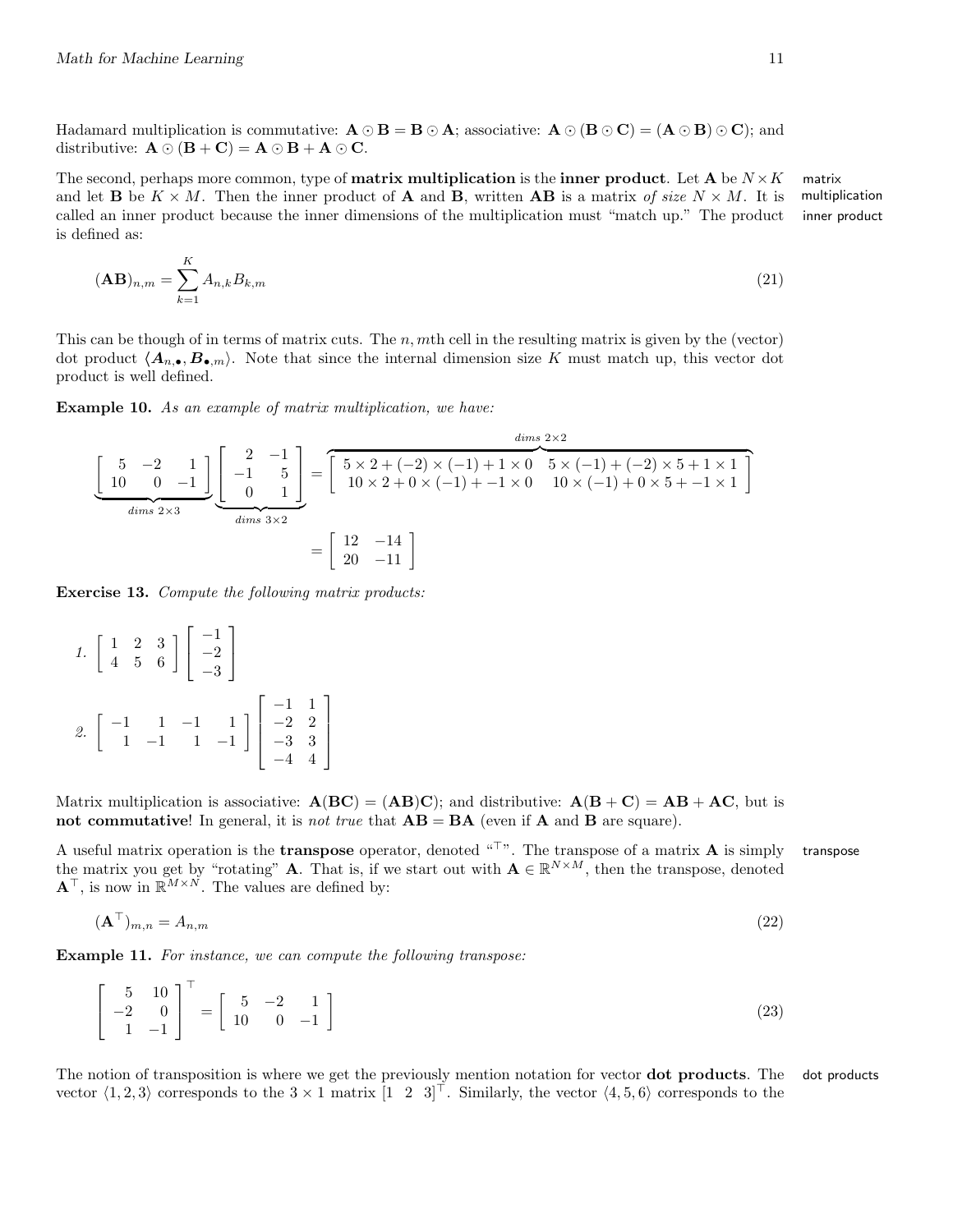$3 \times 1$  matrix  $\begin{bmatrix} 4 & 5 & 6 \end{bmatrix}^T$ . Taking the transpose of the first, we get a  $3 \times 1$  matrix and a  $1 \times 3$  matrix. These can be multiplied (in the matrix multiplication sense) to yield a scalar value:

$$
\begin{bmatrix} 1 \\ 2 \\ 3 \end{bmatrix}^{\top} \begin{bmatrix} 4 \\ 5 \\ 6 \end{bmatrix} = \begin{bmatrix} 1 & 2 & 3 \end{bmatrix} \begin{bmatrix} 4 \\ 5 \\ 6 \end{bmatrix} = (1 \times 4) + (2 \times 5) + (3 \times 6) = 5 + 10 + 18 = 33 \tag{24}
$$

Which is precisely the dot product between these two vectors. This is where the notation  $x^{\top}y$  for the dot product between two vectors comes from.

**Exercise 14.** Let A be the left-most matrix from Eq (20). What is the value  $A^{\top}A$ ? What is the value  $AA^{\top}$ ? How does these relate to the Frobenius norm?

We say that a matrix is **square** if it has the same number of rows as columns. A square matrix  $\bf{A}$  is square symmetric if  $A = A^{\perp}$ .

Exercise 15. Which of the following matrices are symmetric:

 $1. \left[ \begin{array}{cc} 1 & 4 \\ 4 & 1 \end{array} \right]$ 2.  $\lceil$  $\overline{1}$ 1 4 5 4 2 7 5 2 6 1  $\overline{1}$ 3.  $\lceil$  $\overline{1}$ 1 4 5 4 2 7 5 7 6 1  $\vert$ 

### 2.5 Projections

A very important geometric concept is the notion of an orthogonal projection. We've already (almost) orthogonal seen an example of this for vectors. In Figure ??, we have two vectors  $x$  and  $y$ . One question we might projection want to ask is: how far does x reach "in the direction of"  $y$ ? The more mathy way to state this is: what is the length of the **projection** of x onto  $y$ ? projection

One way of thinking about this is the case when y is simply one of the axes. I.e.,  $y = \langle 1, 0 \rangle$  (the "x-axis") or  $y = \langle 0, 1 \rangle$  (the "y-axis"). Then, the question we're asking is: how far does x point in the x direction or the y direction? In the axis-aligned case, this is easy! It points  $x_1$  units along the first direction and  $x_2$  units along the second direction! See Figure ??.

Things become only slightly more complicated when  $y$  is an arbitrary vector. The notion of vector projection is shown pictorially in Figure ??. The projection of x onto y is the component of x that points in the direction of  $\bf{y}$ . It turns out that the *length* of this projection (sometimes called the **scalar component**) is precisely scalar given by the dot project of the two vectors:  $\mathbf{x}^{\top} \mathbf{y}!$  ${}^{\top}\boldsymbol{y}!$  component

That is, the dot product  $x^{\top}y$  gives us the length of the component of x along y. It *doesn't* give us the actual vector. However, this is also easy to come by. We just need a vector that points in the same direction as y but has length  $x^{\top}y$ . As we've seen previously, we can obtain this by just multiplying y by the scalar value  $(\mathbf{x}^{\top}\mathbf{y})/||\mathbf{y}||.$ 

**Example 12.** Take the simple case where  $y = (1, 0)$ . Let's say  $x = (0.5, 6)$ . It's fairly intuitive in this case that x points 0.5 units in the direction of y. We can verify this by computing  $x^{\top}y = 0.5 \times 1 + 6 \times 0 = 0.5$ , precisely as we wanted. Moreover, we can find the actual vector corresponding to the projection of x onto y as  $(0.5)\mathbf{y} = (0.5, 0),$  again, as expected.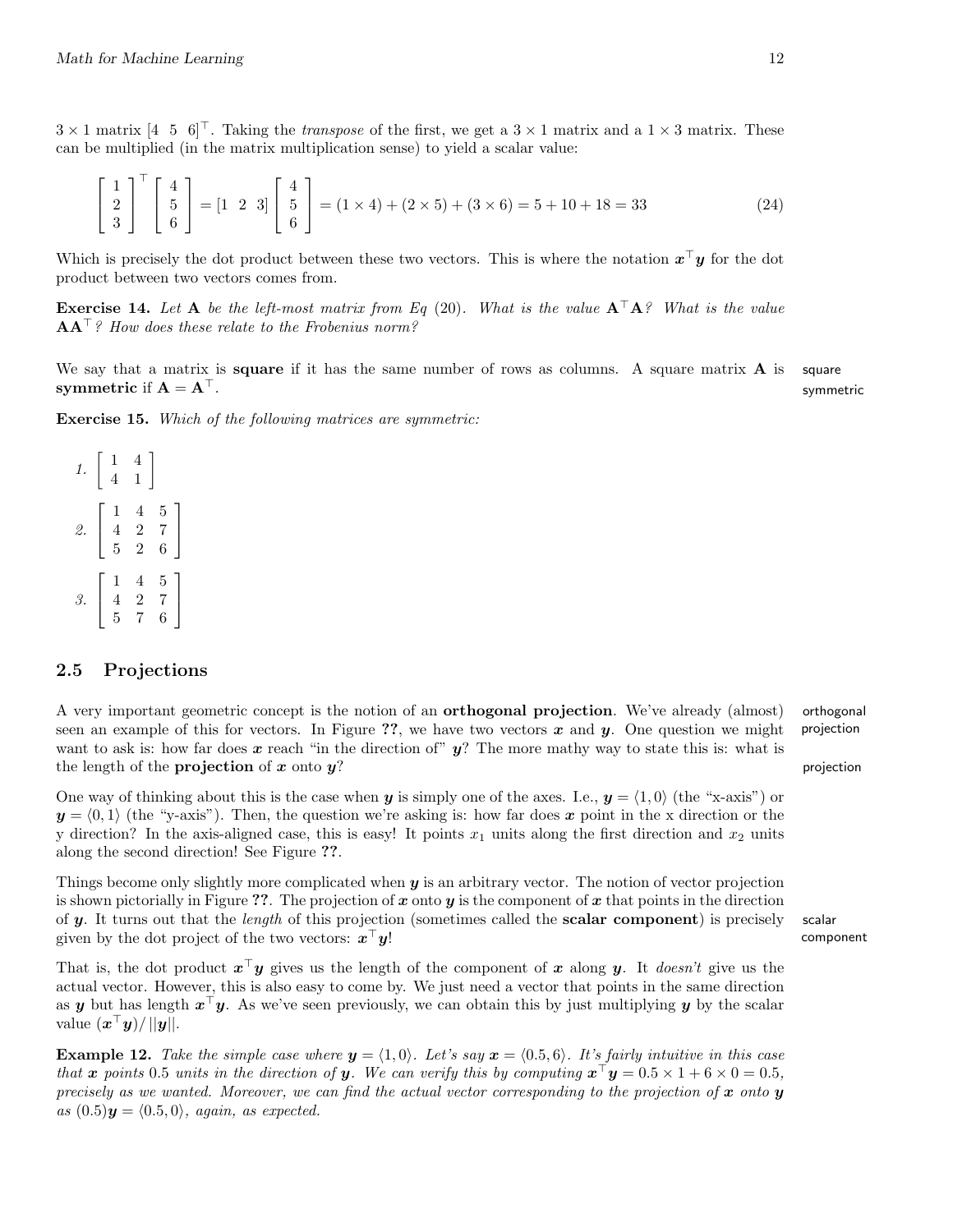Exercise 16. Take x from the previous example and project it onto the other axis. What is the length of this projection? What is the vector corresponding to the projection?

**Exercise 17.** Compute the projection of  $x$  onto  $y$  (as a vector) for each of the following pairs:

1.  $\mathbf{x} = \langle 6, 0.5 \rangle$  and  $\mathbf{y} = \langle 1, 2 \rangle$ 2.  $\mathbf{x} = \langle 1, 2 \rangle$  and  $\mathbf{y} = \langle 1, 2 \rangle$ 3.  $\mathbf{x} = \langle 2, 3 \rangle$  and  $\mathbf{y} = \langle 1, 0 \rangle$ 4.  $\mathbf{x} = \langle -2, 3 \rangle$  and  $\mathbf{y} = \langle 1, 0 \rangle$ 

One way to think about projections of x onto y is in terms of projections of vectors onto the one-dimensional subspace defined by  $\{y\}$ . If we think of the y a one dimensional subspace, then the projection of x onto y is precisely the projection of  $x$  onto the **subspace** defined by  $y$ . Subspace

Now, let's consider some special cases. Let  $u = \langle 2, 0.5 \rangle$  and let  $v = \langle 1, 0 \rangle$  and  $w = \langle 0, 1 \rangle$ . Note that both v and w are unit vectors. What is the projection of u onto  $v$ ? 2. And onto  $w$ ? 0.5. We note an interesting fact: we can write u as  $2v + 0.5w$ . In fact, this is a general fact, so long as v and w are unit and orthogonal (which you can easily verify). See Figure ??.

Let's take this a step further. Let  $v = \langle$ √  $2/2,$  $\sqrt{2}/2$  and  $\mathbf{w} = \langle -\sqrt{2}/2, \rangle$ √  $2/2$ . Again, you can verify that these are unit vectors and that they are orthogonal. Now, let's compute:

$$
\mathbf{u} \cdot \mathbf{v} = \sqrt{2} + \sqrt{2}/4 = \frac{5}{4}\sqrt{2} \tag{25}
$$

$$
\mathbf{u} \cdot \mathbf{w} = \sqrt{2} - \sqrt{2}/4 = \frac{3}{4}\sqrt{2} \tag{26}
$$

This implies that we can write  $u = \frac{5}{4}$ √  $\overline{2}u+\frac{3}{4}$ √  $2w$ , which we can verify geometrically in Figure ??.

This way of thinking is useful to generalize the notion of projecting a vector onto a vector to that of projecting a vector onto a matrix. Let x be a vector in  $\mathbb{R}^D$  and let A be an  $N \times D$  matrix. As before, we think of the span of  $\bf{A}$  as the span of the N-many D-dimensional vectors obtained through cuts of  $\bf{A}$ . The projection of x onto A is just the projection of x onto the subspace spanned by A: see Figure ??.

Computing the projection of  $x \in \mathbb{R}^D$  onto  $A \in \mathbb{R}^{N \times D}$  for arbitrary A is actually difficult. However, if we can assume that  $A$  is **orthonormal**, then it is easy. For  $A$  to be orthonormal means that two things hold: orthonormal

- 1. Normalization constraint: for all  $n, ||A_{n,\bullet}|| = 1$ . That is, each D-vector in **A** is normalized.
- 2. Orthogonality constraint: for all  $1 \le n \ne n' \le N$ ,  $A_{n,\bullet}$  and  $A_{n',\bullet}$  are orthogonal: their dot product is zero.

The nice thing about orthonormal sets is that they make various computations very easy. If A is orthonormal, then we can project x independently onto each cut  $A_{n,\bullet}$  of A. This is just a vector projection, so has length  $A_{n,\bullet}x$ . Then, for each component n in A, we have the projection of x along that vector as  $(A_{n,\bullet}x)A_{n,\bullet}$ (just as before, in the vector projection case).

Putting this all together, the length of the projection of x onto A is  $||Ax||$  (this is just the length of each of the individual vectors) and the projection itself is:  $\sum_n (A_{n,\bullet}x)A_{n,\bullet}$ . This projection indeed lies in the span of A, since it is clearly a linear combination of the rows of A.

If A is not orthonormal, then we must first orthonormal-ize it and then do this projection. We will talk about how to do this in Section 2.7.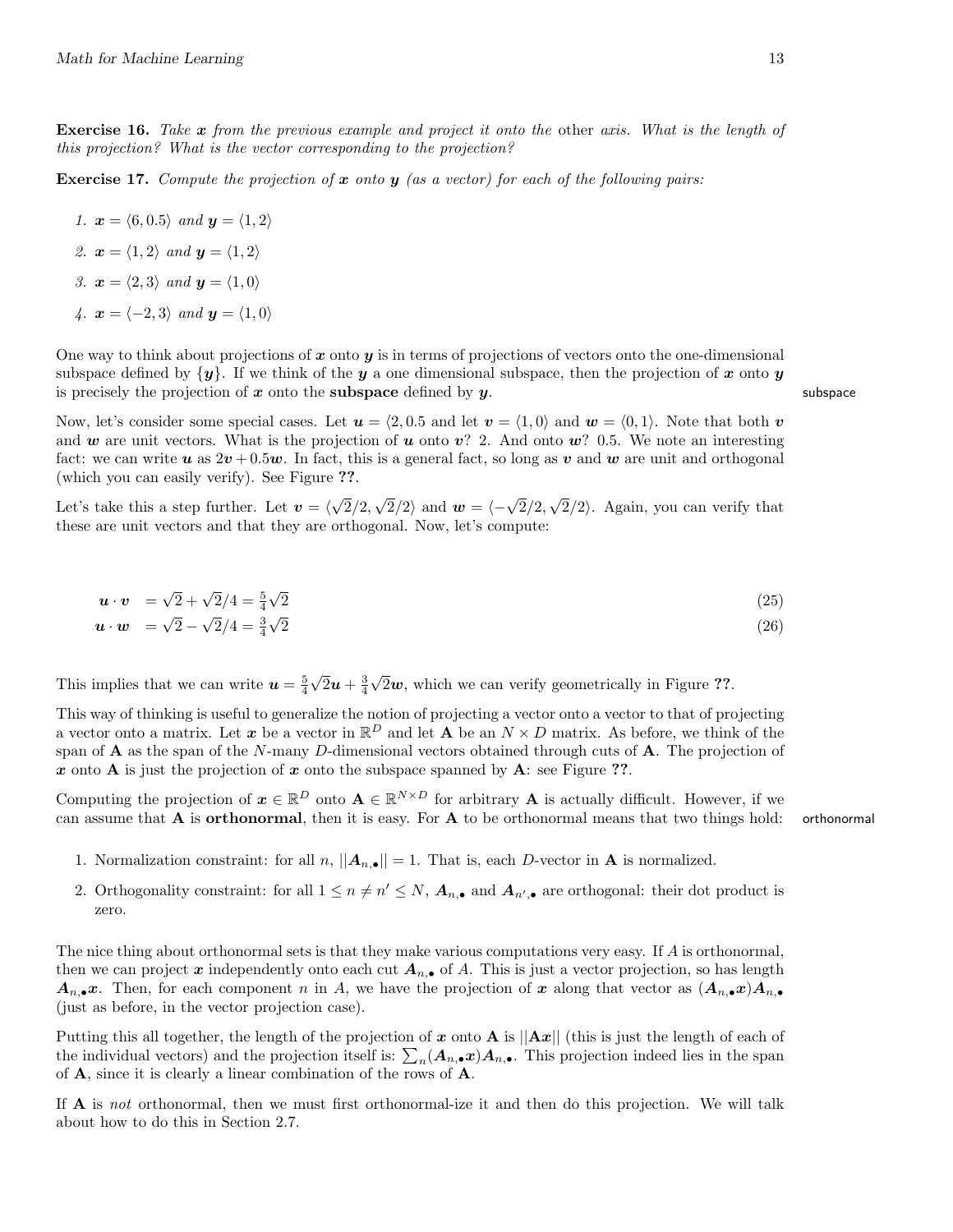#### 2.6 Important Matrices

There are a few matrices that will come up over an over again. The first is the **identity matrix**. The identity matrix identity matrix is always **square** (that is, it has dimension  $D \times D$ ). The D-dimensional identity matrix is square the matrix that has zeros in every cell *except* the diagonal. It is denoted  $I_D$ , or, when the dimensionality is clear from context, just I. A few examples:

$$
\mathbf{I}_2 = \begin{bmatrix} 1 & 0 \\ 0 & 1 \end{bmatrix} ; \quad \mathbf{I}_3 = \begin{bmatrix} 1 & 0 & 0 \\ 0 & 1 & 0 \\ 0 & 0 & 1 \end{bmatrix} ; \quad \mathbf{I}_4 = \begin{bmatrix} 1 & 0 & 0 & 0 \\ 0 & 1 & 0 & 0 \\ 0 & 0 & 1 & 0 \\ 0 & 0 & 0 & 1 \end{bmatrix}
$$
 (27)

The identity matrix has several nice properties. Assuming dimensions match up, we have:

- $I^{\top} = I$
- $IA = AI = A$

Exercise 18. Prove the second claim.

Another important matrix is the zero matrix, denoted  $\bf{0}$  (not to be confused with the zero vector,  $\bf{0}$ ). This zero matrix is the (not necessarily square) matrix of all zeros. Again, assuming dimensions match up, the zero matrix has the nice properties that:

- $\bullet$   $0^{\top} = 0$
- $0A = A0 = 0$

Finally, there's the **ones matrix**, denoted 1 (not to be confused with the indicator function  $1[\bullet]$ ). This is ones matrix the (not necessarily square) matrix of all ones. It only obeys the symmetry property (when it is square).

# 2.7 Matrix Properties: Trace, Determinant and Rank

At this point, you're going to have to suspend disbelief and just acknowledge that what we're about to talk about is at all important. As we progress, it will become obvious that these things are very important. But for now, just have faith.

Before progressing, we need to define the **diagonal** of a matrix **A**. Let **A** be an arbitrary square  $D \times D$  diagonal matrix. The diagonal of **A**, denoted diag(**A**) is the D-dimensional vector with compondent d equal to  $A_{d,d}$ .

Example 13. We can compute:

$$
\operatorname{diag}\left(\left[\begin{array}{cc} 1 & 4 & 5\\ 4 & 2 & 7\\ 5 & 2 & 6 \end{array}\right]\right) = \langle 1, 2, 6 \rangle\tag{28}
$$

We say that a matrix  $\bf{A}$  is **diagonal** if all of its off-diagonal elements are zero. For instance, the identity diagonal matrix and the zeros matrix are both diagonal, but the ones matrix is not. We say that a matrix is uppertriangular if all of the elements below the diagonal are zero. Similarly, it is lower-triangular if all of the upper-triangular elements above the diagonal are zero. It is **triangular** if either condition holds. lower-triangular

The trace of a matrix  $A$ , denoted tr $A$ , is the sum of the elements along the diagonal of  $A$ . That is: tr $A = \sum_{d=1}^{D} A_{d,d}$ .

Exercise 19. Compute the trace of the matrix from the previous example.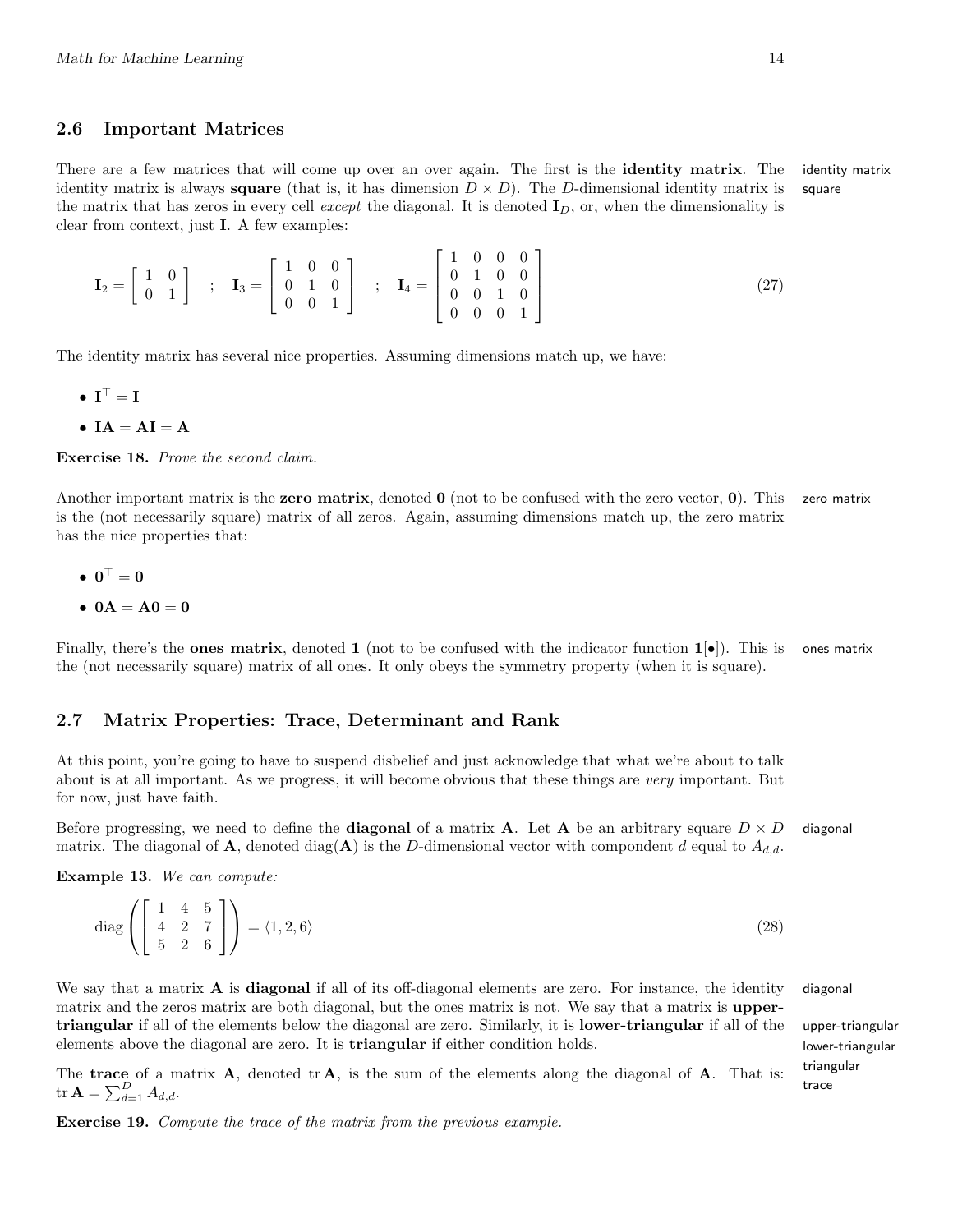The trace of a matrix, although simplistic, is often used as a measure of the "size" of a matrix. Note that it is not a norm, in that it doesn't satisfy the necessary requirements, but it is sort of reasonable.

**Exercise 20.** What is the value of  $tr[AA^{\top}]$ ? What about  $tr[A^{\top}A]$ ? What do these remind you of?

While the trace is fairly easy to comprehend, the **determinant** is quite a bit more complicated. We'll start determinant with a special case of  $2 \times 2$  matrices. The determinant of a matrix **A**, denoted det **A**, is defined as follows for  $2 \times 2$  matrices:

$$
\det \left[ \begin{array}{cc} a & b \\ c & d \end{array} \right] = ad - bc \tag{29}
$$

Note that if **A** is diagonal, the the determinant is the *product* of the elements along its diagonal. However, if it's not diagonal, the determinant is quite a bit different.

Exercise 21. Compute the determinant of the following matrices:

1. 
$$
\mathbf{I}_2
$$
\n2. 
$$
\begin{bmatrix} 5 & 1 \\ 2 & 4 \end{bmatrix}
$$
\n3. 
$$
\begin{bmatrix} 2 & 10 \\ 3 & 6 \end{bmatrix}
$$

Extending the notion of a determinant to larger matrices is a bit involved. We'll give a recursive definition and then give an example.

Let **A** be a  $D \times D$  matrix. Denote by  $A_{-i,-j}$  the matrix obtained by *removing* the *i*th row and *j*th column from **A**. (Thus,  $\mathbf{A}_{-i,-j}$  is a  $(D-1) \times (D-1)$  matrix.) For arbitrary **A**, the determinant of **A** is:

$$
\det \mathbf{A} = \sum_{d=1}^{D} (-1)^{1+d} A_{1,d} \det \mathbf{A}_{-1,-d}
$$
\n(30)

We can end the recursion once we've gotten down to a  $2 \times 2$  matrix, for which we know how to perform the computation.

What this computation is doing is the following. We loop  $(d)$  over every column of **A**. On column d, we remove the first row and dth column from  $A$  and recursively compute the determinant on that smaller matrix. We multiply this value by  $A_{1,d}$ . Then, if d is odd, we add the resulting value to the running sum; if d id even, we *subtract* the resulting value. (This last part is encoded in the  $(-1)^{1+d}$  term.)

It is not terribly important for our purposes that you know how to compute a determinant (there are much more efficient methods than actually evaluating the recursion).

Here are some important observations about determinants:

- If A is triangular, then the determinant is the product of the diagonal of A.
- If we take some row  $A_{d,\bullet}$  of A and add it to another row (perhaps scaled in some way), then the determinant is *unchanged*!
- If two rows of **A** are swapped to produce **B**, then det  $A = -\det B$ .
- If one row of **A** is multiplied by a scalar a to produce **B**, then det  $\mathbf{B} = k \det \mathbf{A}$ .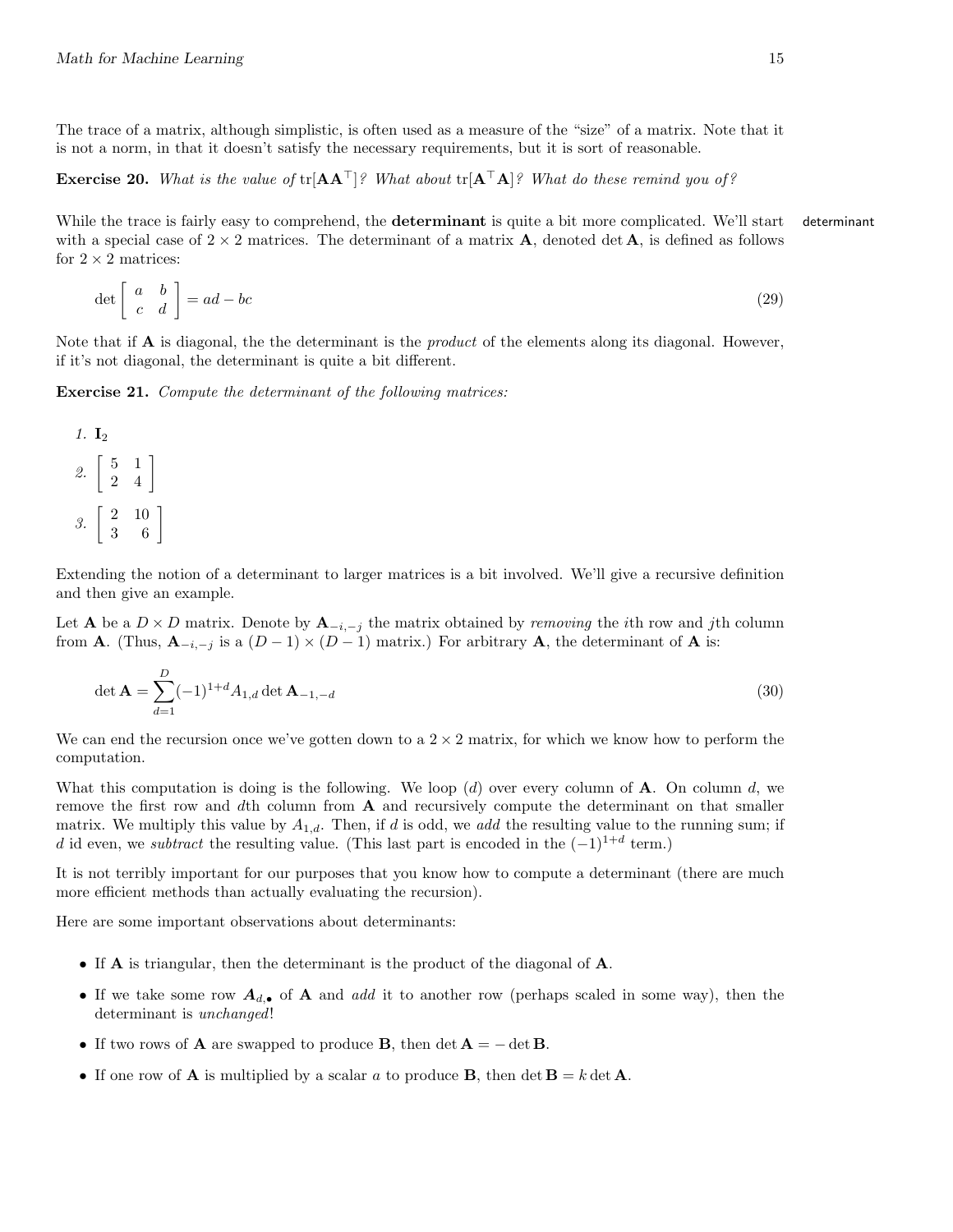This last property tells us that  $det(a\mathbf{A}) = a^D \mathbf{A}$ , since the standard scalar product over matrices multiples every row by the scalar a, and there are D-many rows.

These properties may seem mysterious at first (the certainly did to me!), but their importance will become clear later on when we start using determinants to do computation.

The difficulty arises with  $A$  is not orthonormal. (Actually, the normalization aspect is irrelevant. We only are worried with A is not orthogonal.) In this case, we have to ask ourselves: what is the size of the smallest matrix  $\bf{B}$  that has the same span as  $\bf{A}$ . Such a matrix  $\bf{B}$  will not be unique, but its dimensionality will be.

**Example 14.** Consider the matrix defined by the set of vectors in  $R^3$ :  $\{(1, 0, 1), (0, 1, 0), (1, 2, 1)\}$ . This does not define an orthogonal set. In particular, the third element can be obtained as a linear combination of the first two, and is therefore not orthogonal. In this case, we can see that if we simply drop the third element, we are left with a set of 2 points that are orthogonal and do span the same space as the original set. This means the the rank of the original matrix was actually 2.

The important property of the rank of a matrix is that it tells us the true size of the subspace spanned by this matrix. We say that a matrix  $\mathbf{A} \in \mathbb{R}^{N \times D}$  (with  $N \leq D$ ) is full rank if the rank of  $\mathbf{A}$  is equal to N. In full rank general, we like to work with full rank matrices: a matrix that is not full rank is somehow wasteful.

## 2.8 Matrix Inversion

We've seen previously (Section 2.6) that the identity matrix **I** behaves in a reasonable way:  $IA = A$  for all **A**. This is just like how, in real numbers,  $1x = x$  for all x. Another property that 1 (the real number) has is that for any  $x \neq 0$ , there exists a y such that  $xy = 1$ . We call y the "inverse" of x and write it either as  $1/x$  or as  $x^{-1}$ .

The question that arises is: given a matrix **A**, does there exist a matrix **B** such that  $AB = I$ ? If **A** is  $D \times D$ , it turns out that  $\bf{A}$  is **invertible** if and only if  $\bf{A}$  is **full rank** (see Section 2.7)! invertible

full rank

So, provided that **A** is full rank and square, we denote by  $A^{-1}$  the **inverse** of **A**. The inverse satisfies the inverse following properties:

- 1. Commutativity:  $\mathbf{A}\mathbf{A}^{-1} = \mathbf{A}^{-1}\mathbf{A} = \mathbf{I}$
- 2. Scalar multiplication:  $(a\mathbf{A})^{-1} = a^{-1}\mathbf{A}^{-1}$ , provided  $a \neq 0$
- 3. Transposition:  $(\mathbf{A}^{\top})^{-1} = (\mathbf{A}^{-1})^{\top}$
- 4. Product:  $(AB)^{-1} = B^{-1}A^{-1}$

Since matrix multiplication is not commutative, it is important to be careful when trying to use matrix inverses to solve equations.

**Example 15.** Given the equation  $X = AB$  for given matrices A and X, we wish to solve for B. (Suppose everything is square and full rank.) In order to do this, we multiply both sides of the equation by  $A^{-1}$  on the left. This yields:  $A^{-1}X = A^{-1}AB = B$ , which gives us a solution.

**Exercise 22.** Given  $X = A(B+C)$ , where everything except B is known, solve for B. (Assume everything is square and full rank.)

One interesting fact is that the determinant of a square matrix  $A$  is non-zero if and only if it has full rank. This means that an alternative way of checking to see if a matrix **A** is invertible is to check that det  $\mathbf{A} \neq 0$ .

Sometimes it is necessary to have an inverse-like quantity for non-square matrices. Suppose that  $\mathbf{A}$  is  $M \times N$ . We say that  $A^{\dagger}$  is a pseudo-inverse of A if the following four criteria hold: pseudo-inverse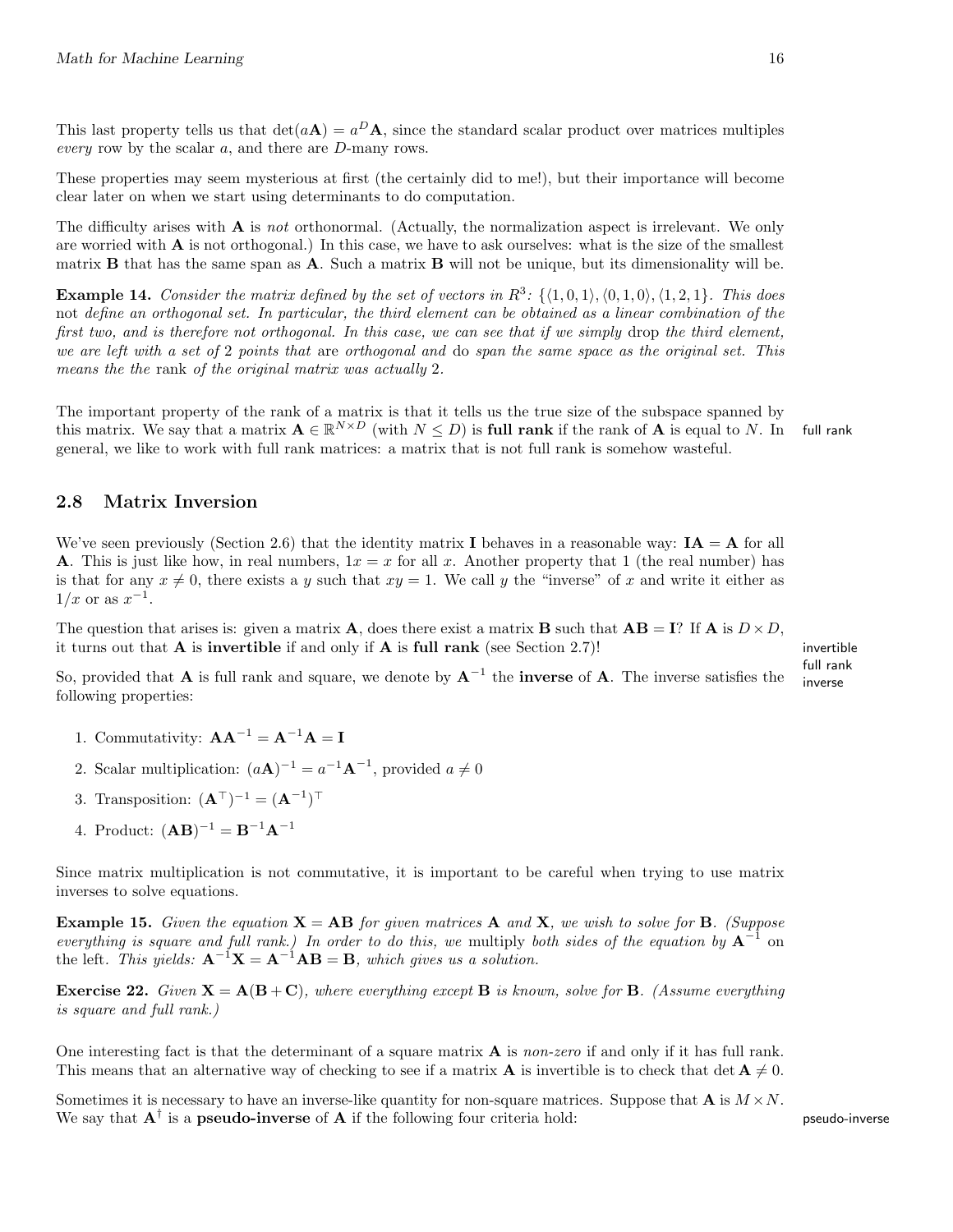- 1.  $AA^{\dagger}A = A$
- 2.  $\mathbf{A}^\dagger \mathbf{A} \mathbf{A}^\dagger = \mathbf{A}$
- 3.  $(AA^{\dagger})^{\top} = AA^{\dagger}$
- 4.  $(\mathbf{A}^{\dagger} \mathbf{A})^{\top} = \mathbf{A}^{\dagger} \mathbf{A}$

It turns out that the pseudo-inverse exists and is unique for *any* matrix  $\bf{A}$ . In the case that  $\bf{A}$  is invertible,  $A^{-1} = A^{\dagger}$ , so the pseudo-inverse extends the notion of inverse.

Sometimes the pseudo-inverse is called the **Moore-Penrose inverse**. Moore-Penrose inverse is called the **Moore-Penrose** inverse.

inverse

# 2.9 Eigenvectors and Eigenvalues

TODO. . . write this!

# 2.10 Wrap-up

The most important concepts from this section are:

- Definition of basic operations on vectors and matrices
- Interpreting dot products as projections
- Vector and matrix norms
- The properties of the matrix inverse (and that you can't always invert a matrix!)

The matrix cookbook (http://matrixcookbook) provides lots more detail on all of these things and more!

# 3 Multidimensional Calculus

We've already hinted several times that differentiation in high dimensional spaces is going to be important.

For example, suppose we have vectors w and x and a function  $f(w, x) = w^{\top}x$ . We might want to differentiate f with respect to  $w$  so that we can (for instance) maximize it. This is where differentiation with respect to vectors becomes important.

We'll start with a definition and then just convince you that differentiating in high dimensions is exactly the same as differentiating in one dimension.

Suppose  $f(\mathbf{w})$  is some function of a D-dimensional vector  $\mathbf{w} = \langle w_1, w_2, \dots, w_D \rangle$ . We can compute partial derivatives of f with respect to each component of  $w$ :

$$
\frac{\partial f}{\partial w_1} \quad , \quad \frac{\partial f}{\partial w_2} \quad , \quad \frac{\partial f}{\partial w_3} \quad , \quad \dots \quad , \quad \frac{\partial f}{\partial w_D} \tag{31}
$$

Each of these are just univariate derivatives. If we package them together into a vector, we get the **gradient** gradient of f with respect to the vector  $w$ . Gradient is just the fancy term for multidimensional derivative. It is denoted by  $\nabla_{\boldsymbol{w}} f$ , and is formally defined as: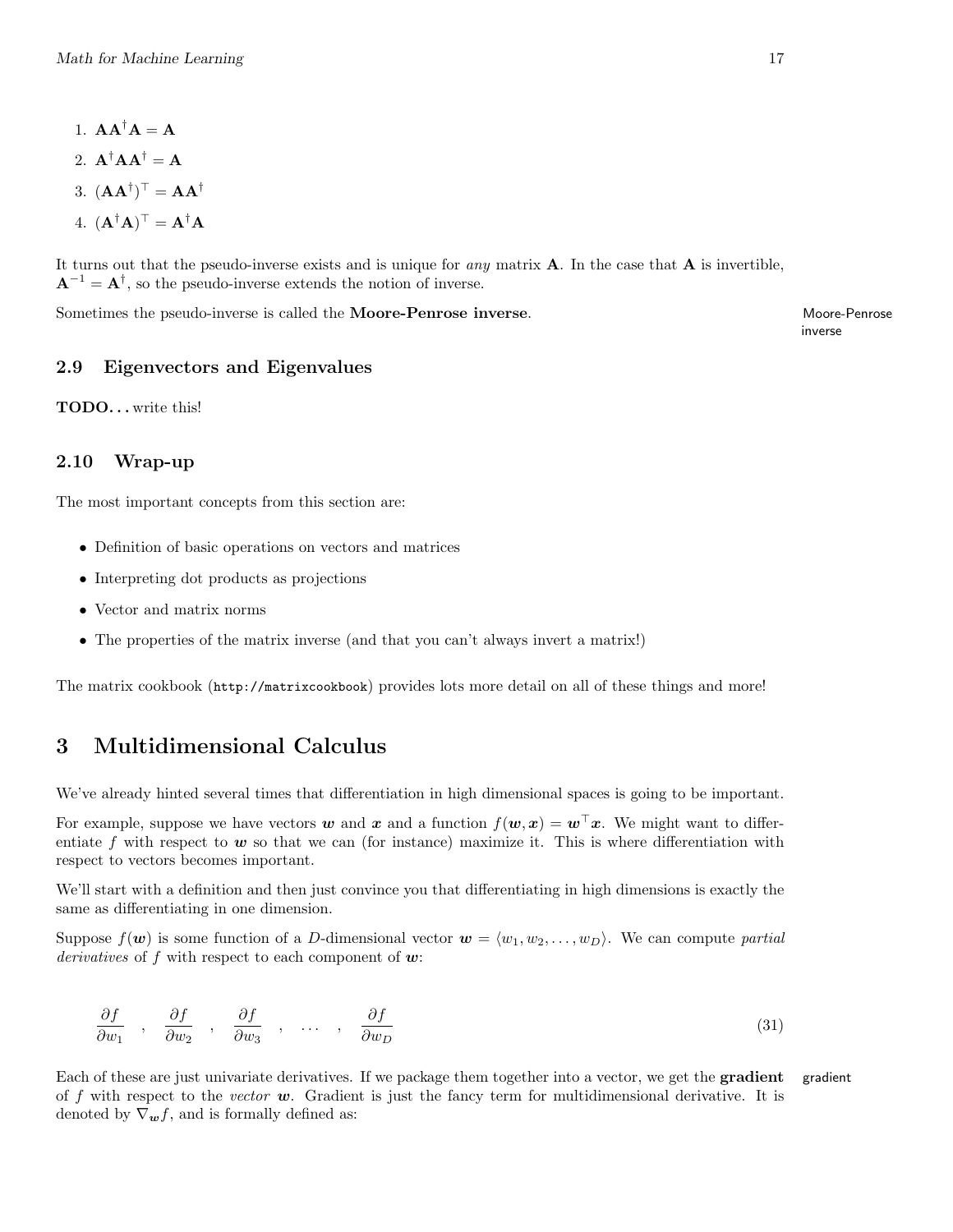$$
\nabla_{\boldsymbol{w}} f = \begin{bmatrix} \frac{\partial f}{\partial w_1} \\ \frac{\partial f}{\partial w_2} \\ \frac{\partial f}{\partial w_3} \\ \vdots \\ \frac{\partial f}{\partial w_D} \end{bmatrix}
$$
 (32)

**Example 16.** Let's take a simple example. Suppose  $f(w) = w^{\top}(1, 2, 3, 0, -1) = 1w_1 + 2w_2 + 3w_3 + 0w_4 - 1w_5$ . We can compute:

$$
\frac{\partial f}{\partial w_1} = 1 \tag{33}
$$

$$
\frac{\partial f}{\partial w_2} = 2\tag{34}
$$

$$
\frac{\partial f}{\partial x} = 3\tag{35}
$$

$$
\frac{\partial w_3}{\partial f} = 3 \tag{30}
$$

$$
\frac{\partial J}{\partial w_4} = 0 \tag{36}
$$

$$
\frac{\partial J}{\partial w_5} = -1 \tag{37}
$$

(38)

So the gradient is simply  $\nabla_{\mathbf{w}} f = \langle 1, 2, 3, 0, -1 \rangle$ . Note that this is complete analogous to a standard derivative. f is just the "product" of w and  $\langle 1, 2, 3, 0, -1 \rangle$  and it's "derivative" is just the vector  $\langle 1, 2, 3, 0, -1 \rangle$ .

**Example 17.** Let's take another example that's slightly more complicated:  $f(\mathbf{w}) = \mathbf{w}^\top \mathbf{w}$  (note that this is just squared Euclidean norm). Rewriting in non-vector notation, we have  $f(\mathbf{w}) = \sum_i w_i^2$ . Let's compute partial derivatives:

$$
\frac{\partial f}{\partial w_1} = 2w_1 \tag{39}
$$

$$
\frac{\partial f}{\partial w_2} = 2w_2 \tag{40}
$$

$$
\vdots \tag{41}
$$

$$
\frac{\partial f}{\partial w_D} = 2w_D \tag{42}
$$

$$
(43)
$$

Note, that, in general,  $\partial f/\partial w_i = 2w_i$ , which means that  $\nabla_{\bm{w}} f = 2\bm{w}!$  Again,  $\bm{w}^\top \bm{w}$  is basically like  $w^2$  and the derivative is just like 2w!

Example 18. Let's do one more really simple example. Note that we can express "the sum of the elements of w" as  $f(\mathbf{w}) = \mathbf{1}^\top \mathbf{w}$ , where **1** is a vector of ones. Can you guess what  $\nabla_{\mathbf{w}} f$  is? Let's work it out.  $f(\boldsymbol{w}) = \sum_i 1w_i$ , so  $\partial f/\partial w_j = 1$  for all j. Thus,  $\nabla_{\boldsymbol{w}} f = 1$ . Note that this is the ones vector, and is not the constant one.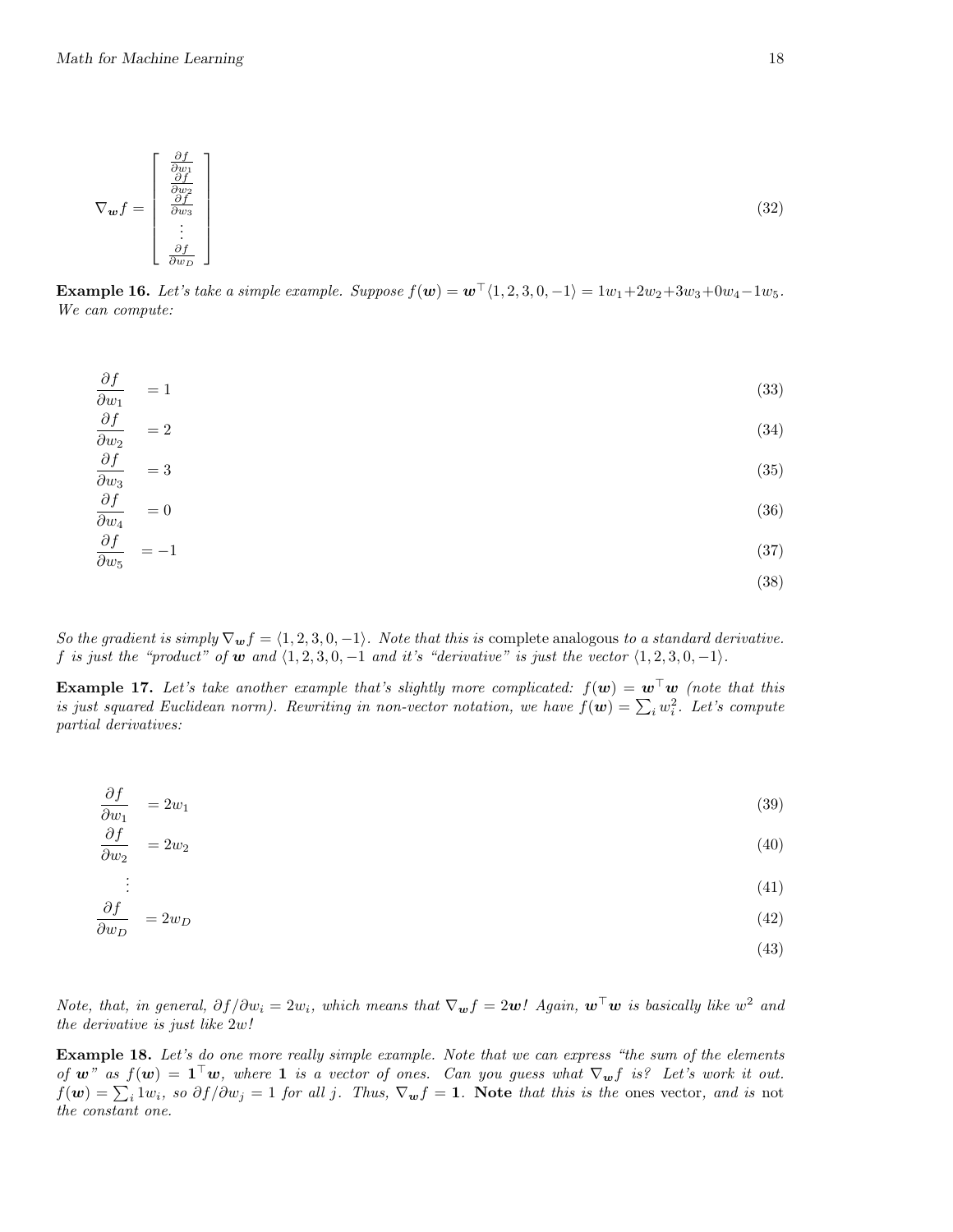As you might expect, function composition works in exactly the same way as in univariate calculus.

**Exercise 23.** Suppose  $f(\mathbf{w}) = (\mathbf{w}^{\top} \mathbf{x})^2$  for some constant vector  $\mathbf{x}$ . Compute  $\nabla_{\mathbf{w}} f$ . Hint: Begin by writing f in non-vector form. Then take the derivative with respect to some component  $w_i$ . Package these up into a vector to get the gradient.

**Exercise 24.** Similar to the previous exercise, verify that when  $f(\mathbf{w}) = \exp[\mathbf{w}^\top \mathbf{x}]$ , we get  $\nabla_{\mathbf{w}} f = \exp[\mathbf{w}^\top \mathbf{x}] \mathbf{x}$ .

We can generalize this as follows. Suppose  $f(w) = g(h(w))$  for some arbitrary functions q and h. We wish to compute  $\nabla_{\bm{w}} f$ . First, we compute the gradient of the "inside" and let  $\bm{u} = \nabla_{\bm{w}} h$ . Now, we take the derivative of  $g$  – which we'll call  $g'$  here. The gradient of f is then just  $\mathbf{u}g'(h(\mathbf{w}))$ , as in univarite calculus.

As you can see, most of these conform to our intuitions based on univariate calculus. There are lots of identities listed in the matrix cookbook (http://matrixcookbook):

Just as gradients are the multidimensional equivalents of derivatives, the Hessian matrix is the multidi- Hessian matrix mensional equivalents of second derivatives. Let  $f(w)$  be a D-dimensional function. The Hessian of f is the matrix of second derivatives:

$$
\mathbf{H}(f) = \begin{bmatrix} \frac{\partial^2 f}{\partial w_1^2} & \frac{\partial^2 f}{\partial w_1 \partial w_2} & \cdots & \frac{\partial^2 f}{\partial w_1 \partial w_D} \\ \frac{\partial^2 f}{\partial w_1 \partial w_2} & \frac{\partial^2 f}{\partial w_2^2} & \cdots & \frac{\partial^2 f}{\partial w_2 \partial w_D} \\ \vdots & \vdots & \ddots & \vdots \\ \frac{\partial^2 f}{\partial w_1 \partial w_D} & \frac{\partial^2 f}{\partial w_2 \partial w_D} & \cdots & \frac{\partial^2 f}{\partial w_D^2} \end{bmatrix}
$$
(44)

That is, it is a matrix where  $(H(f))$  $\frac{\partial^2 f}{\partial w_i \partial w_j}$ . By physical analogy, the derivative of a function is it's rate of change ("velocity"). The gradient of a function is its velocity in each available dimension. The second derivative of a function is the rate of change of it's velocity, aka it's acceleration. The Hessian of a function is the rate at which different dimension accelerate together. In other words, if  $H_{2,2}$  is high, then it means that there is a high (positive) rate of change in the second dimension. If  $H_{1,2}$  is high, then it means that as we accelerate in the first dimension, we simultaneously accelerate in the second dimension. If  $H_{1,2}$  is negative, it means that as we accelerate in the first dimension, we decelerate in the second dimension.

#### 3.1 Multidimensional Convexity

We discussed the idea of convex subsets of R in Section 1.3. Namely, a set  $A \subseteq \mathbb{R}$  is convex if and only if  $\forall x, y \in A, \forall \lambda \in [0,1]$  it holds that  $\lambda x + (1 - \lambda)y \in A$ . The definition for high dimensional spaces is identical. Let  $\mathbb{R}^D$  be D-dimensional Euclidean space, then  $A \subset \mathbb{R}^D$  is convex if and only if for all vectors  $x, y \in A$  and all  $\lambda \in [0,1]$ , we have that  $\lambda x + (1-\lambda)y \in A$ . Figure ?? shows an example of a convex set and a non-convex set. Convex sets look like balls, non-convex sets look like potatoes (or worse!).

**Example 19.** Let  $A_p$  be a D dimensional  $\ell_p$  ball centered at the origin. Namely  $A_p$  is the set of all points with  $\ell_p$  norm less than or equal to one; that is:  $A_p = \{x : ||x||_p \leq 1\}$ . Figure ?? shows examples of such balls for different p. As we can see from these figures, the  $\ell_p$  balls for  $p < 1$  are non-convex but the  $\ell_p$  balls for  $p \geq 1$  are convex!.

**Exercise 25.** Prove the above claim for  $p = 0.5$ ,  $p = 1$  and  $p = 2$ .

Exercise 26. Prove the above claim for all p. (This is kind of hard.)

Convex functions in higher dimensional space are actually harder to define that convex sets.

Now, recall from one dimension that f is convex if  $f'' \ge 0$  (it's strictly convex if  $f'' > 0$ ). This was easy, because  $f''$  is just a scalar value. How we have a matrix and we need some equivalent statement. The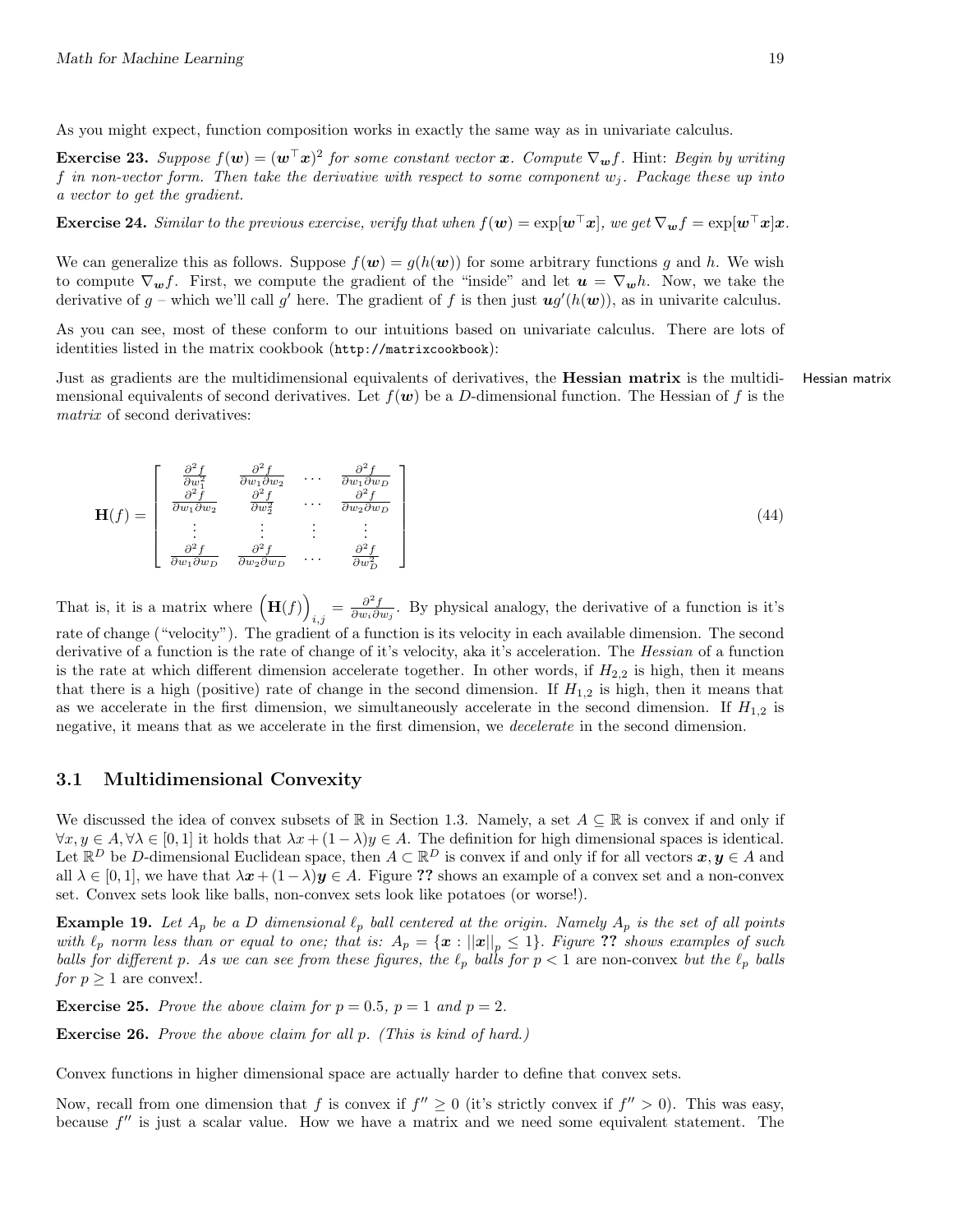equivalent statement is that the matrix **H** is **positive semi-definite**, written  $\mathbf{H} \succeq 0$  (in Latex, this is positive succeq). (Similarly, it is strictly convex if  $H > 0$ , or H is **positive definite**.) **semi-definite properties** 

### 3.1.1 Positive Semi-Definite-ness

The whole notion of being positive semi-definite is something that is hard to grasp, but it comes up all the time. The reason it comes up all the time is because begin positive semi-definite is the analogue for matrices of just being a non-negative real number: something that comes up all the time! It's terribly annoying to write "positive semi-definite" all the time, so we will just write **psd** in the future. psd

There are actually lots of ways to define what it means to be psd. We'll do it by making an analogy to just regular positive numbers. Let a be a real value. We'll define a to be "fluffy" if the following holds: for all real values x, we have that  $ax^2 \ge 0$ . This is a slightly odd definition, but the important thing to realize is that a is fluffy if and only if a is non-negative! That is, we've essentially redefined non-negativeness in a very strange way. Note that we can equivalently write the fluffy requirement as being: for all x,  $xax \ge 0$ .

Now, let's move to matrices. Define a matrix **A** to be "multi-dimensional fluffy" if for all vectors  $x$ , we have that  $x^{\top}Ax \geq 0$ . If we carry out the computation, this is just saying that for all x, we have that  $\sum_{i,j} A_{i,j} x_i x_j \geq 0$ . Hopefully it's clear that being multi-dimensional fluffy is a strict generalization of being fluffy.

Well, and here's the magic: multi-dimensional fluffy is just the definition of being positive semi-definite! That is, a psd matrix is just the multi-dimensional analogue of a non-negative real value!

#### 3.1.2 Convex Sets and Convex Functions

So what do convex functions have to do with convex sets? The first thing they have in common is that they're easy to deal with. However, the real reason is that you can equivalently define convex functions in terms of convex sets. To see this, let f be some function. Define the set  $A = \{(x, y) \in \mathbb{R}^2 : f(x) \le y\}$ . In effect, this set A is the set of all points that lie above the plot of the function f. It can be shown that f is a convex function if and only if A is a convex set.

Exercise 27. Prove the above claim. (This is kind of hard!)

# 3.2 Wrap-up

The things you should know are:

- Gradients are multidimensional derivatives
- How to compute gradients
- Hessians are multidimensional second derivatives
- Convex sets are not potatoes
- Positive definite matrices are just like positive numbers
- Convex functions are those whose Hessians are psd